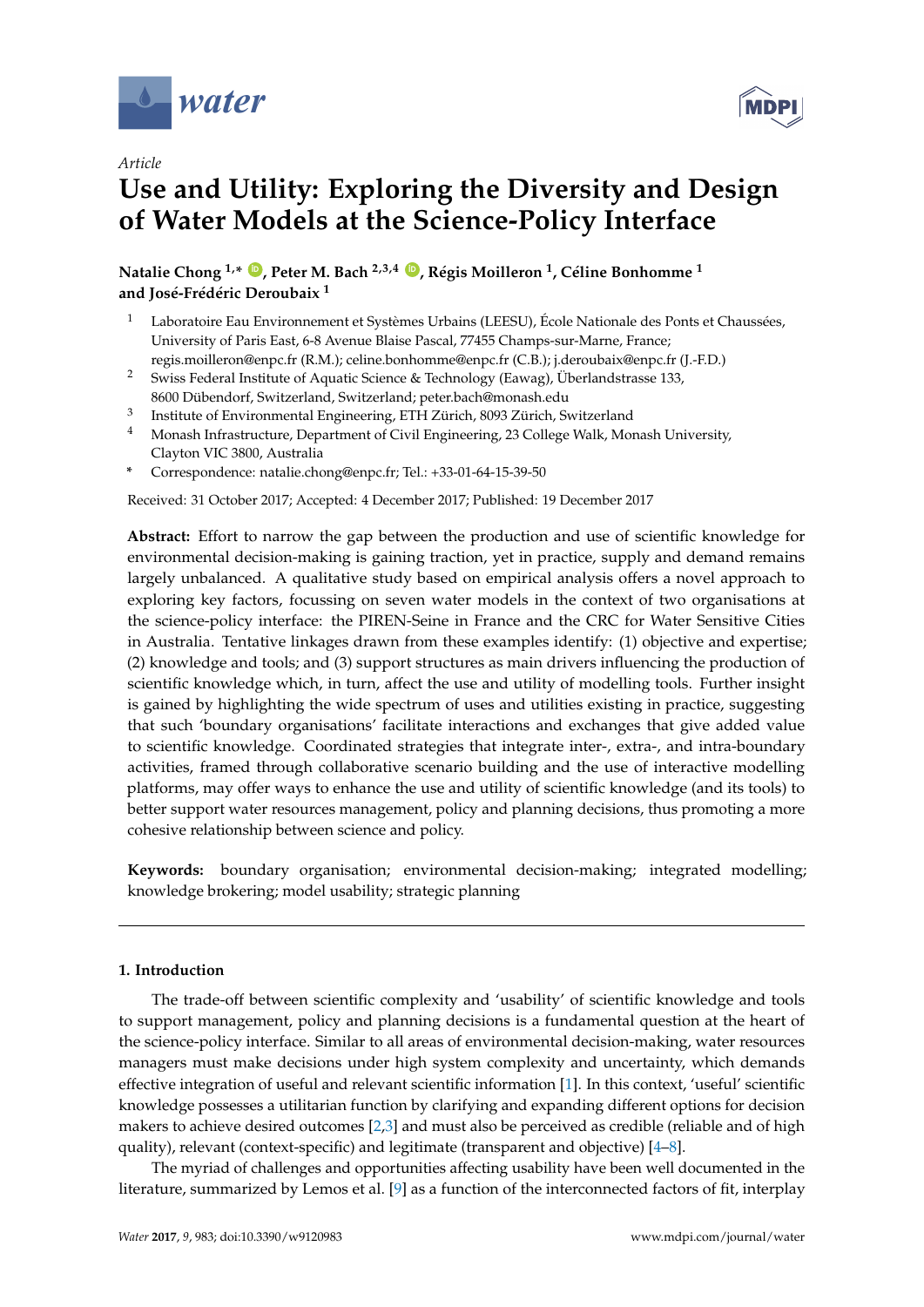and interaction. Elucidating the complexity of these dynamics requires a departure from the traditional 'linear' model of research use, where scientists produce scientific information, viewed as objective or neutral facts, which are then transmitted to a passive audience [\[10\]](#page-22-6). Instead, use and utility should be understood as the product of a complex and nuanced relationship comprised of mediated interactions between the various actors involved. Accordingly, the science-policy interface represents a set of social processes between scientists and decision makers, which facilitates the exchange and co-construction of knowledge to support decision-making [\[11\]](#page-22-7), while also taking into account the complex, iterative, and selective nature of the decision making process [\[12\]](#page-22-8).

A growing body of work dedicated to the subject defines the science-policy interface in terms of 'boundaries' [\[6,](#page-22-9)[13,](#page-22-10)[14\]](#page-22-11), which 'demarcate the socially constructed and negotiated borders between science and policy, between disciplines, across nations and across multiple levels' ([\[5\]](#page-22-12) (p.1)). 'Boundary organisations,' are intermediary organisations straddling the frontiers of science and policy through the co-production of shared interests, knowledge and tools [\[6\]](#page-22-9), that can facilitate and/or hinder communication, collaboration and collective action [\[5\]](#page-22-12). Touted by some as promoting the best of both worlds, others remain cautious of how we distinguish 'science' from 'non-science' within these arrangements, otherwise known as the 'boundary problem' [\[14\]](#page-22-11). In the same vein, Jasanoff [\[13](#page-22-10)[,15\]](#page-22-13) argues that scientific claims are socially constructed through various social influences and constraints, which can place unusual strains on science when applied to real-world situations. While concerns over the bureaucratisation or standardisation of science are certainly valid, Guston [\[6\]](#page-22-9) maintains that boundary organisations can help to avoid these issues, by having one foot in science and the other in policy, thereby keeping one another in check.

Within this discourse, modelling tools can be considered 'boundary objects' [\[16](#page-22-14)[,17\]](#page-22-15), which serve to deepen scientific understanding, while concurrently supporting key management, policy and planning decisions [\[1,](#page-22-0)[18\]](#page-22-16). Their dual function as a research and an operational tool has enabled practitioners to navigate the complexities of water resources management and planning, which demands not only a nuanced understanding of dynamic environmental processes but also the ability to negotiate trade-offs between a multitude of social, economic, political and ecological interests among competing stakeholders. On the other hand, models have different forms and functions, not all of which are equal in terms of: (1) their *use*, i.e., 'the method or manner of employing or applying something'; and (2) their *utility*, i.e., its 'fitness for some purpose or worth to some end' or 'something useful or designed for use' [\[19\]](#page-22-17).

While considerable efforts have been made to bridge the gap between the production and use of scientific knowledge in decision making [\[5](#page-22-12)[,9](#page-22-5)[,20–](#page-22-18)[26\]](#page-23-0), many authors continue to highlight a mismatch between supply and demand [\[1,](#page-22-0)[2,](#page-22-1)[10,](#page-22-6)[12,](#page-22-8)[20,](#page-22-18)[27](#page-23-1)[–29\]](#page-23-2), suggesting the need for further insight into the production as well as the use and utility of such knowledge and tools in practice. Much of the existing literature on creating 'usable' science focuses on opportunities and challenges without delving into what exactly this information is *used* or *useful for* in the context of environmental decision making. To date, discussion on model complexity vs. usability has been largely based on the notion that a model's use and utility is contingent upon its 'usability' (e.g., user-friendly interface, simplified processes and outputs, etc.). However, this overlooks the multitude of uses (ranging from direct to indirect), which exist in practice. Here, we distinguish 'utility' from what others have referred to as 'usability' [\[9\]](#page-22-5) in an effort to incorporate this diversity. Within this literature, boundary organisations have been identified as an effective strategy for producing knowledge that is both useful and usable for decision making [\[9](#page-22-5)[,27](#page-23-1)[,30](#page-23-3)[–32\]](#page-23-4), yet there is still a lack of empirical data to reinforce this hypothesis. In an effort to address these gaps, this paper aims to provide further insight by using a novel approach based on empirical analysis to explore the boundary organisation hypothesis: the way an organisation or a (set of) tools is structured can help or hinder the production of scientific knowledge that is perceived as valuable for the implementation (or elaboration) of public policies. We explore this hypothesis, focussing on the use and utility of modelling tools within the context of two interdisciplinary research programs whose core activities are rooted in research-industry collaboration (public or private):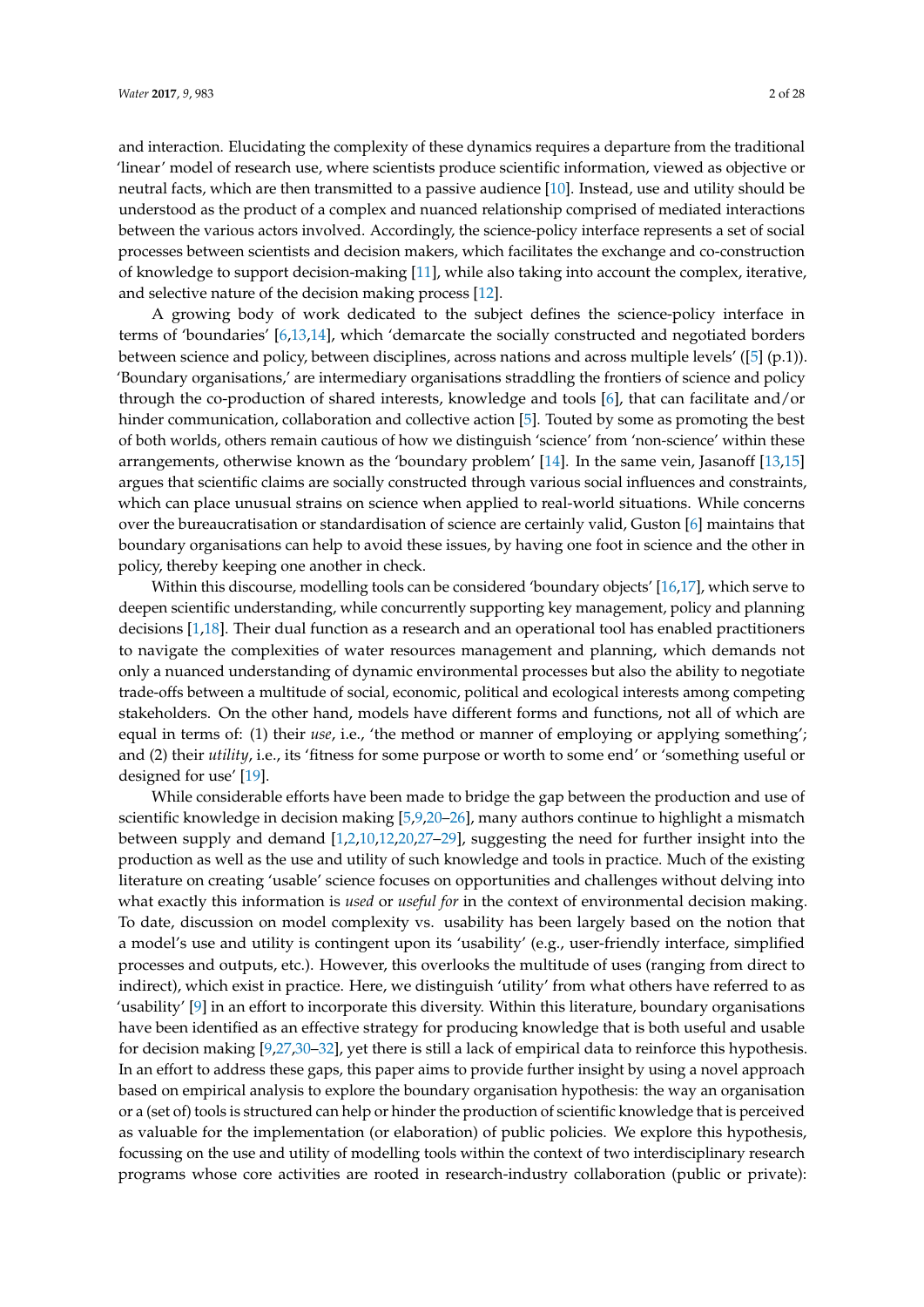the PIREN-Seine (Programme Interdisciplinaire de Recherche sur l'Environnement de la Seine) in France and the CRC (Cooperative Research Centre) for Water Sensitive Cities in Australia.

The choice of these examples derived from a desire to compare two exemplary experiences, which share the overall objective of improving collaboration and exchange at the science-policy interface. Specifically, both aim to address challenges of water resources management, policy and planning through the advancement of scientific knowledge and the development of modelling tools in partnership with various stakeholders. These challenges include technical factors, such as model complexity, uncertainty and the availability and reliability of data, as well as socio-economic factors such as institutional barriers and paradigms, competing objectives, time and resource constraints and lack of effective communication and understanding. However, they approach these challenges using strategies that are fundamentally different: one being more 'research-oriented,' while the other is more 'industry-oriented.' On one hand, the PIREN-Seine in France favours models with more scientific rigour at the cost of usability for industry partners. On the other, the CRC for Water Sensitive Cities in Australia is developing modelling tools designed for industry use, though it remains to be seen whether they will be readily adopted. The breadth and diversity of modelling tools represented in both examples provides a sufficient dataset with which to draw from, while the openness and transparency of these programs allowed for the collection of empirical data, which can be considered an adequate representation of reality. As both programs use modelling tools developed (or partially developed) outside of their defined 'boundaries,' we are also able to go beyond the two case studies to explore the legacy of seven water models across two countries. Finally, the diversity of modelling tools found in both examples represents different stages of model development and use, thereby giving further insight into current and potential use and utility.

Through an empirical analysis of the PIREN-Seine in France and the CRC for Water Sensitive Cities in Australia, this paper aims to narrow the gap between the production and use of scientific knowledge by exploring the nuanced relationship between the use and utility of modelling tools within boundary organisations at the science-policy interface. Section [2](#page-2-0) presents the methods and materials used to inform this analysis, as well as the framework for discussion. Based on Grounded Theory (GT) [\[33\]](#page-23-5), our approach is an exploration of the factors influencing the use and utility of modelling tools, using empirical data as a starting point. Through an historical perspective, Section [3](#page-4-0) offers a comprehensive characterisation of the different strategies implemented by the two organisations in order to enhance utility. Brief descriptions of seven water models will be presented to provide context for the discussion that follows. Section [4](#page-11-0) explores the links between the respective strategies and their effect on the use and utility of these models for decision-making. We deepen this discussion in Section [5,](#page-15-0) by characterising the different types of use and utility represented in the two examples. By delving into these specificities, we highlight the influence of model use (direct or indirect) on its utility and vice versa. Moving past the assumption that knowledge is *useful* only when it is *used*, we posit that the social value of this knowledge is also derived from the different types of interactions and exchanges existing between the complex, dynamic web of science-policy boundaries. Finally, we arrive at the conclusion that the use and utility of scientific knowledge (and its tools) could be enhanced through coordinated strategies which frame these inter-, intra- and extra-boundary exchanges and interactions through the co-construction of scenarios and the use of interactive modelling platforms.

#### <span id="page-2-0"></span>**2. Materials and Methods**

We conducted a qualitative study using an approach based on Grounded Theory (GT), a general research methodology that derives theory through the systematic collection and analysis of data [\[33–](#page-23-5)[35\]](#page-23-6). Rather than having an established framework or theory from the outset with which to test against research data, this method offers a more flexible, adaptive approach through an iterative process that involves: raising generative (but not static or confining) questions to guide research, identifying core theoretical concepts through the systematic collection and analysis of data, and developing tentative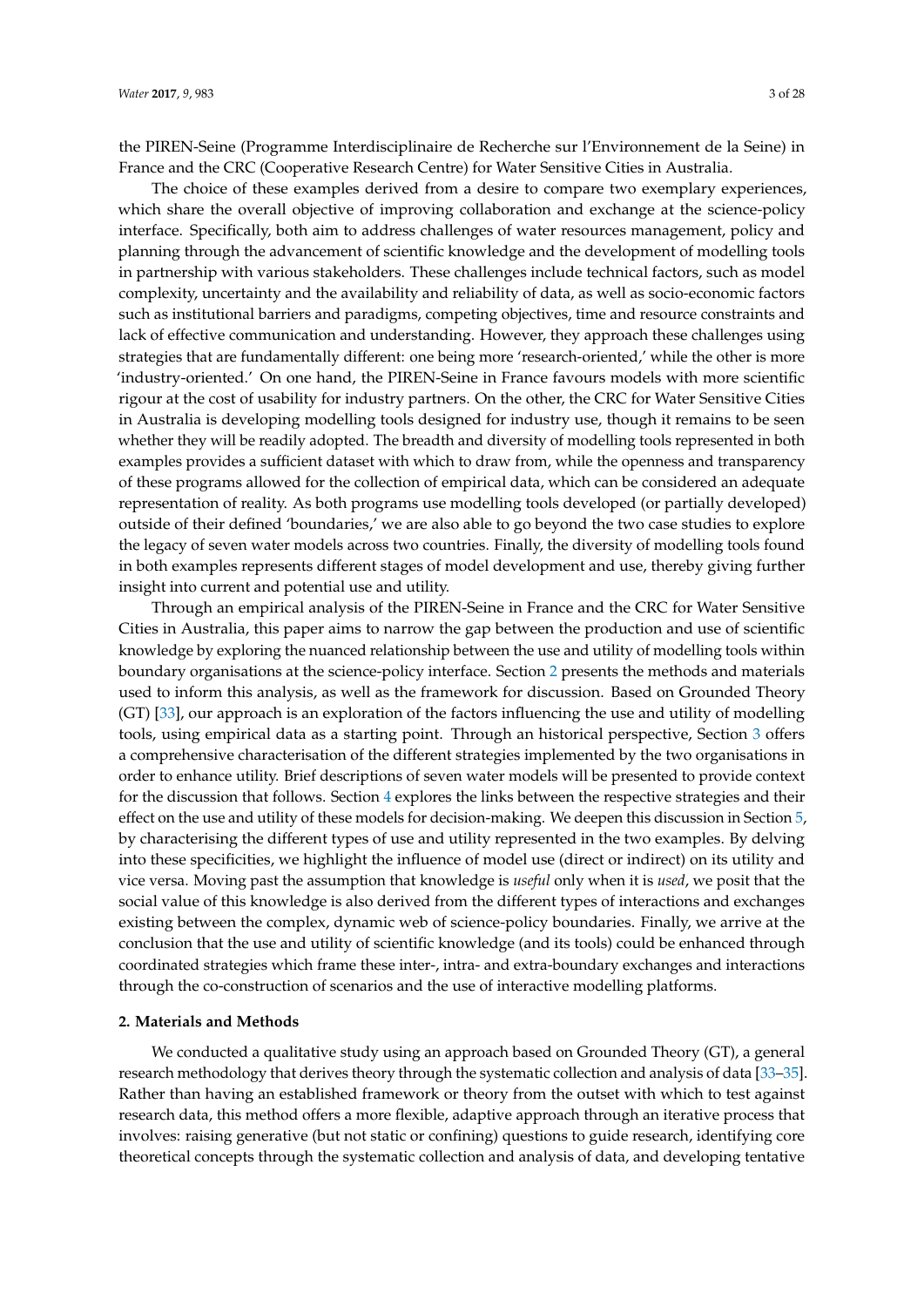linkages between core concepts and data [\[35\]](#page-23-6). This approach allows for an exploration (and subsequent identification) of the factors influencing the use and utility of modelling tools through:

- 1. A characterisation of the strategies implemented by the two organisations and a description of the different types of modelling tools, which is used to explore the influence of these strategies and the potential use and utility embedded in the structure of the model (Section [3\)](#page-4-0);
- 2. Systematic observation and analysis of the interactions and perceptions of the different producers and users of modelling tools, which allows us to form tentative linkages (Section [4\)](#page-11-0) and;
- 3. A characterisation of the different model uses (ranging from direct to indirect), which is shown to inform their utility (and vice versa) (Section [5\)](#page-15-0).

Our analysis draws primarily on systematic document analysis (e.g., activity reports, scientific literature produced by both programs), formal semi-structured interviews with researchers and practitioners from both countries, and observations during science-practice engagement activities. This provided a rich data set for comparing PIREN-Seine in France and CRC for Water Sensitive Cities in Australia.

# *2.1. Document Analysis*

Document analysis focused on the work produced by the PIREN-Seine and the CRC for Water Sensitive Cities throughout the duration of each program, which included hundreds of peer-reviewed journal articles as well as grey literature such as periodic activity reports (over 700 reports from the PIREN-Seine and over 150 from the CRC for Water Sensitive Cities), synthesis documents and other communications. As a lot of the modelling in the Australian urban water sector also emerged from a long legacy of research and industry collaboration dating back to the 1990s, we were also cognisant of older documents prior to the commencement of the CRC for Water Sensitive Cities research program including those from its predecessors, the CRC for Catchment Hydrology, the CRC for Freshwater Ecology and the eWater CRC. Pertinent documents were identified by searching different combinations of the following keywords: 'decision making'; 'exploratory modelling'; 'management'; 'model'; 'modelling'; 'planning'; 'policy'; 'strategic planning'; 'water sensitive cities' and 'water sensitive urban design' on each program's website in addition to major search engines (Scopus, Web of Science, Google Scholar). Keywords were selected and narrowed down from initial searches based on relevance to the respective research program and included the names of specific 'operational' or industry partners (practitioners) and known modelling tools in order to obtain information about their use and application in practice.

Though this process was systematic, the permeable nature of the 'boundaries' between science and policy limited our ability to adequately define the models represented in this study. First, there is no clear consensus regarding ownership. While for some, it is a question of licencing and rights, for others, the model developer is considered the 'owner,' since they have the ability to change the code. Second, model development is typically a long process, where different actors may be involved in some capacity at various stages, contributing to its overall development and evolution. This work can be carried out under the auspices of the boundary organisation or it can be done through external contracts or exchanges. Third, these models are not entirely independent. That is to say, they often include modules or sub-modules that were developed outside of the program. In some instances, models were created in other research contexts and were subsequently developed, further elaborated and maintained by the program. With these limitations in mind, we refer to 'PIREN support tools' or 'Water Sensitive City (WSC) tools' to distinguish modelling tools that were developed, used and supported within these two contexts to conduct research associated with the respective program. To capture (as much as possible) the breadth and diversity of modelling tools represented in both cases, we took a broad definition of 'model' to mean any model, modelling tool, or part of a modelling tool mentioned in the documents produced by either program, that was either developed or used at one time or another by a researcher of that program. Under this definition, a model can also refer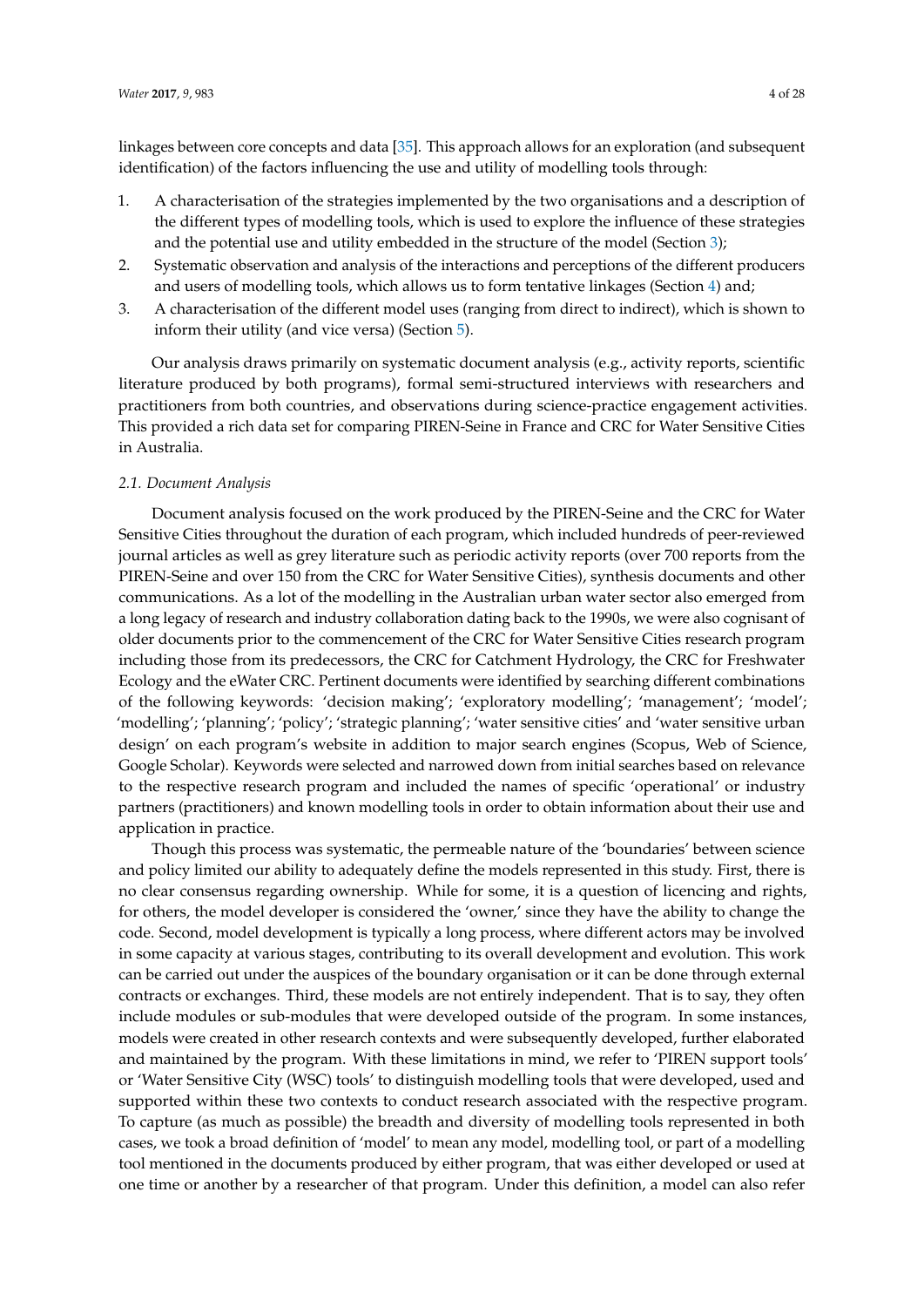to a sub-model or module that can simulate biophysical or chemical processes using mathematical equations and numeric calculations.

#### *2.2. Semi-Structured Interviews and Observation of Engagement*

Since what is written and officially communicated is not necessarily what is said and done in practice; observation and semi-structured exploratory interviews were implemented to support initial findings in both France and Australia. A total of 36 and 21 interviews were conducted in France and Australia respectively with researchers (including modellers and non-modellers) and practitioners (including modellers, water authorities, consultants, regulating authorities and government officials) who were either previously or are currently involved (both directly or indirectly) with modelling activities within these two contexts. Interviews were semi-structured, based on a general question guide (provided in Annex A) that focussed on themes relating to: (1) the development and use of modelling tools; (2) the relationship between researchers and partners; (3) the regional context; as well as (4) the objectives and themes of the respective research program. Questions were adapted to individual participants according to their role and involvement in modelling activities, the program, or their position. Interviews were open-ended and lasted anywhere from 1 to 4 h with an average duration of 1.5 h. Interviews were transcribed and coded according to the four themes listed above. Anecdotal observations were used as secondary data, which was collected throughout 2015–2017, during numerous meetings, seminars and conferences organised by the PIREN-Seine in France. This included two general assembly and annual planning meetings organised to reflect on the year's work and co-define upcoming program objectives. In Australia, anecdotal observation was limited to seminars and conferences organized by the CRC for Water Sensitive Cities from May to August 2017, which included one major national conference in Perth and two workshops.

#### <span id="page-4-0"></span>**3. Retracing the History of (Co-) Production in France and Australia**

The PIREN-Seine and the CRC for Water Sensitive Cities provide a platform for researchers and practitioners to collectively address some of the key issues of water resources management, policy and planning, using different strategies to achieve a common objective. As its name suggests, the PIREN-Seine focuses on the Seine River basin in France, while the CRC for Water Sensitive Cities extends its focus across cities to include the Yarra, Swan-Canning and Brisbane river basins in Australia, which represent notable examples of historically significant catchments facing serious issues of water quality and quantity due to increasing anthropogenic pressures caused by rapid urbanisation, population growth and climate change.

The PIREN-Seine has adopted a territorial perspective of the Seine River basin, with a desire to understand the ecological functioning of the entire watershed in relation to human activities [\[36,](#page-23-7)[37\]](#page-23-8). Most of the research is centred on issues of water quality, though water quantity concerns are also explored (mostly from a quality perspective), particularly in light of recent major flood events. While industry collaboration is considered an essential part of the program, the intrinsic desire to maintain scientific integrity is reflected in the knowledge and tools produced, which have traditionally leaned towards academic pursuits as a primary function and responding to operational demands as secondary. As a result, modelling tools are primarily seen as 'research tools,' which have been used to support management and planning decisions, though the tools themselves have only been adopted by industry partners in exceptional cases of mutual interest and investment.

In contrast, the CRC for Water Sensitive Cities focuses on issues of urban water management in cities throughout Australia and abroad in pursuit of sustainability, resilience and liveability [\[38,](#page-23-9)[39\]](#page-23-10). This has been partially motivated by extreme weather conditions experienced within the region, such as the Millennium Drought [\[40](#page-23-11)[–42\]](#page-23-12), which lasted more than a decade and has shifted the primary focus towards issues of water supply security (e.g., seawater desalination, rain water harvesting) even though water quality remains a serious concern, particularly for recreation and consumption [\[43,](#page-23-13)[44\]](#page-23-14). Direct uptake of research into practice being the main objective, a large part of this work has been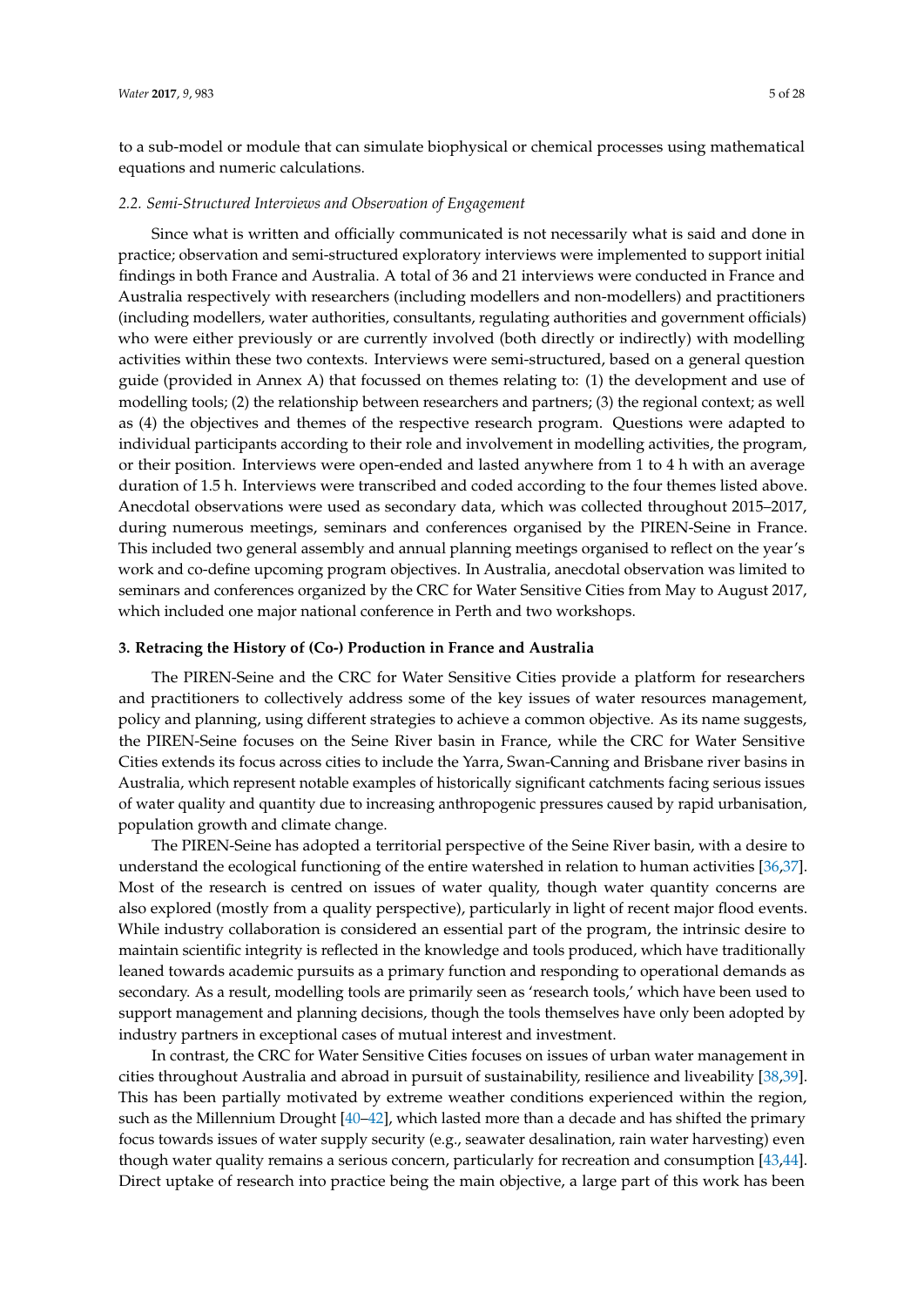devoted to adoption pathways and socio-technical transitions, resulting in tools that lean towards practical application as a primary function. While this has proved successful in some cases, leading to wide-scale adoption of one example (i.e., the MUSIC model) that we feature in this study, it remains to be seen whether the new generation of modelling tools will be able to generate the same appeal. The contrasting strategies and diversity of models at different stages of development represented by these examples makes for a fruitful comparison for exploring how organisational configurations and context-specific drivers may influence the production of knowledge and tools within these spaces and what that means in terms of use and utility. A summary of the two research programs is presented in Table [1](#page-5-0) below.

<span id="page-5-0"></span>

|                   | <b>PIREN-Seine</b>                                                                                                                             | <b>CRC</b> for Water Sensitive Cities                                                                                                                                  |
|-------------------|------------------------------------------------------------------------------------------------------------------------------------------------|------------------------------------------------------------------------------------------------------------------------------------------------------------------------|
| Duration          | $(1989-)$                                                                                                                                      | $(2012 - 2021)$                                                                                                                                                        |
| Level/Scale       | Territory; Basin                                                                                                                               | Urban; City                                                                                                                                                            |
| Interest          | Seine River basin                                                                                                                              | Cities in Australia and abroad                                                                                                                                         |
| Research Priority | Quality/Quantity                                                                                                                               | Quantity/Quality                                                                                                                                                       |
| Main Objective    | To produce research to better understand<br>river system functioning that can also<br>support decisions                                        | To produce research and tools for industry<br>use to achieve water sensitive cities                                                                                    |
| Types of Actors   | National research institutes, universities,<br>mixed research groups, research<br>laboratories, public institutions,<br>regulating authorities | Universities, public utilities, governments<br>(local, state), regulating authorities,<br>capacity-building organisations,<br>consulting companies, software companies |

#### **Table 1.** Summary of Research Programs.

As the PIREN-Seine and the CRC for Water Sensitive Cities both position themselves at the science-policy interface, a comparison between the two presents a mutual learning opportunity: the CRC for Water Sensitive Cities can benefit from the nearly 30 years of experience from the PIREN-Seine, while the PIREN-Seine can gain insight from an international perspective. Additionally, this analysis can provide guidance for similar examples on a wider scale: The Seine River basin is facing strong anthropogenic pressures that are characteristic of many large watersheds, while Australia can be considered a 'litmus test' for other countries as it continues to face extreme weather conditions that may soon become the norm under climate change.

# *3.1. The PIREN-Seine, France*

Established in 1989, the PIREN-Seine (PIREN) is an interdisciplinary research program in France comprised of 22 research teams and 140 researchers from a range of academic backgrounds. The majority are rooted in the fields of hydrology, biology, chemistry, or engineering, while a growing number of geographers, agronomists, political economists, political scientists and sociologists have become involved. The main types of actors in relation to modelling activities are represented in Table [1.](#page-5-0) Notable industry partners include the Syndicat Interdépartemental pour l'Assainissement de l'Agglomération Parisienne (SIAAP), a public institution responsible for wastewater treatment and sanitation in the Paris region and the Agence de l'Eau Seine-Normandie (AESN), a public institution responsible for the management of water resources in the Seine-Normandy watershed, both of whom, are heavily involved in modelling activities within the PIREN-Seine.

Partnerships between universities, research units and research institutions not only provide a pool of expertise, they can also be a source of funding, either through specific projects that directly or indirectly contribute to the work of the PIREN-Seine or through in-kind contributions in the form of researchers who are paid by their own institutions or doctoral students and post-doctoral researchers who support them. As for industry partners, relationships are largely financial, allowing them direct access to the knowledge and tools produced by the PIREN-Seine. They also play an active role in the elaboration of the program's research objectives and, in some cases, the modelling tools as well. In the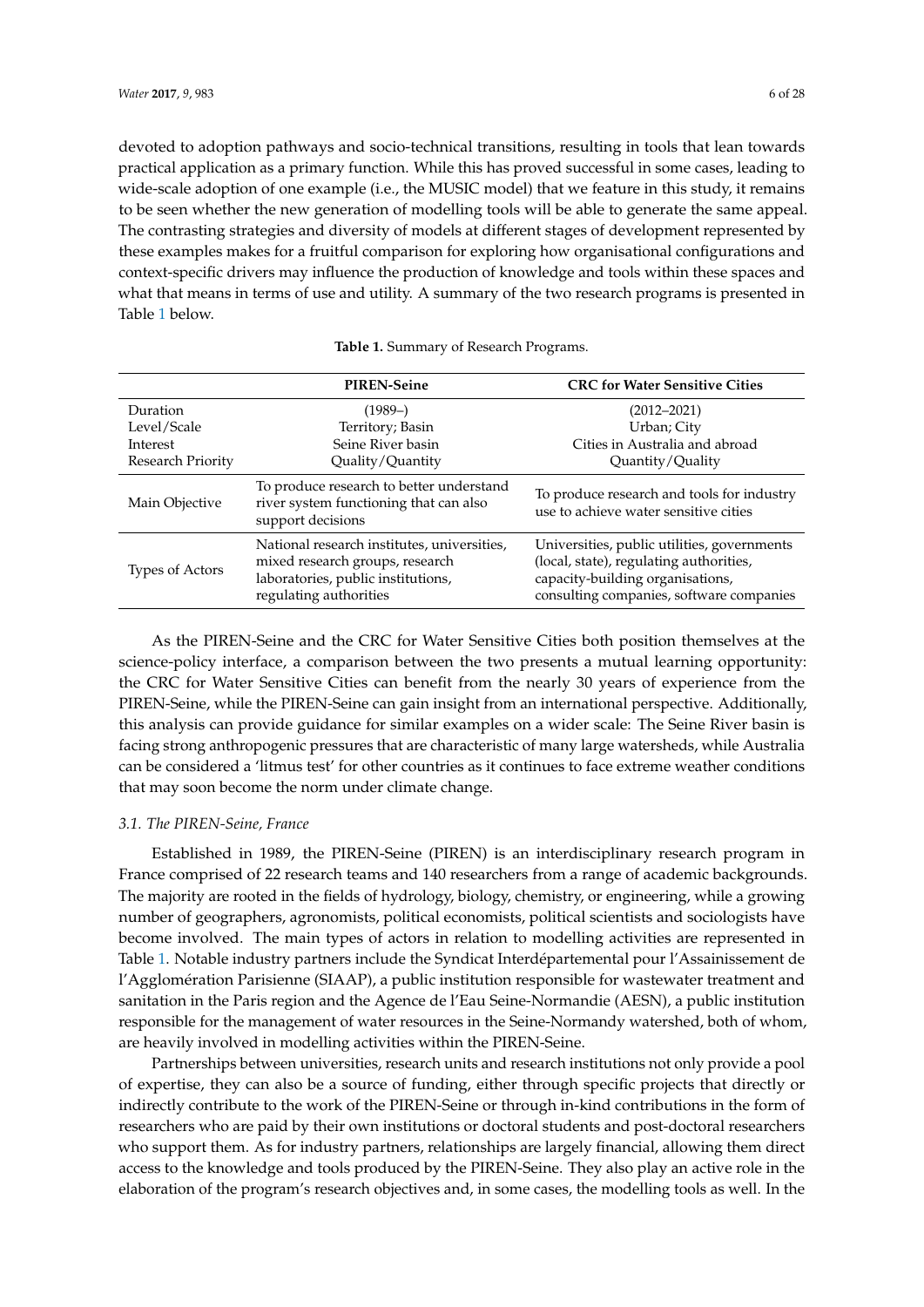external consultancies.

case of the regulating authority—the Direction Régionale et Interdépartementale de l'Environnement et de l'Énergie (DRIEE)—the relationship has an added regulatory element. While each organisation has a defined role within the basin, individual relationships are not clearly defined, as many researchers and industry partners have formal and informal relationships that extend beyond the 'borders' of the program. For example, several individuals who have previously obtained their doctoral degree under the supervision of PIREN-Seine researchers now represent industry partners. Furthermore, a model that may have been developed within the context of the PIREN-Seine may see further development outside of the program through external contracts with individual researchers, research teams or even

Over the past three decades, the objectives and research themes of PIREN have evolved in response to changing research and operational needs and emerging trends, while gradually incorporating new disciplines and perspectives [\[45\]](#page-23-15), which also went hand-in-hand with the development and evolution of modelling tools. Phase 1 (1989–1992), emerged from the need to create dialogue and fundamental partnerships between researchers and water actors as a prerequisite for mobilising research that could address specific water quality concerns at a territorial scale. Initial objectives soon evolved towards obtaining a more global vision that encompasses the entire river basin, a mentality that echoed the 1992 Water Act [\[46\]](#page-23-16) and the Master Plan for Water Development and Management (SDAGE) [\[47\]](#page-23-17). Whereas Phase 1 looked at the longitudinal dimension of the aquatic continuum (upstream–downstream), Phase 2 (1992–1996) turned its attention to transverse interactions between watercourses and riparian zones such as wetlands, as well as the urban water cycle and the fate of pollutants in the river system. It is within this phase where the perception of models began to change from being seen as strictly research tools to their consideration for decision support.

From 1998 to 2006, work in Phases 3 and 4 aimed to contextualize the hydrographic network within the different interactions and anthropogenic influences occurring within the watershed. A retrospective outlook was used to consider the historic and dynamic nature of the hydrological system, which in turn increased the capability of models to simulate and test prospective management and planning scenarios. Phase 5 (2007–2010) integrated public health risks posed by emerging micropollutants such as new molecules with little known effects, pharmaceuticals and pathogens. Territorial studies also investigated the impact of ecological engineering and the reform of the Common Agricultural Policy (CAP). Phase 6 (2011–2014) further expanded into 5 main research axes, which reflected the concerns and challenges jointly identified by researchers and industry partners. These include: (1) creation of agricultural scenarios according to water quality requirements; (2) identification of the role of wetlands; (3) a deepened understanding of water quality in the current climate; (4) a better understanding of the relationships between chemical pressures and ecological states; and (5) understanding dynamics of chemical pressure over a long duration.

The current phase, Phase 7 (2015–2020), focuses on gaining an in-depth understanding of the mechanisms that regulate water resources and climate change scenarios to support management strategies that are more adapted to the agricultural, environmental and urban issues facing the region. Scenario building has become increasingly popular, allowing researchers and industry partners to collectively envision and anticipate possible futures. This outlook is reflected in official discourse, which promotes a science-policy transfer through a newly dedicated transfer unit ('cellule de transfert'). At the same time, a shared mentality insists upon its foundation in research, aiming to provide knowledge and expertise that helps inform management and policy decisions without directly implicating itself in the role of a policy maker.

#### *3.2. PIREN-Seine Models: From Aggregation to Integration*

PIREN-Seine modelling tools have evolved in parallel to its research objectives, adapting to suit changing demands and/or being used with other models to answer specific questions or to provide a more global view of the functioning of the system. This has produced a variety of models, including hydrologic models, biogeochemical models, hydraulic models, agronomic models, economic models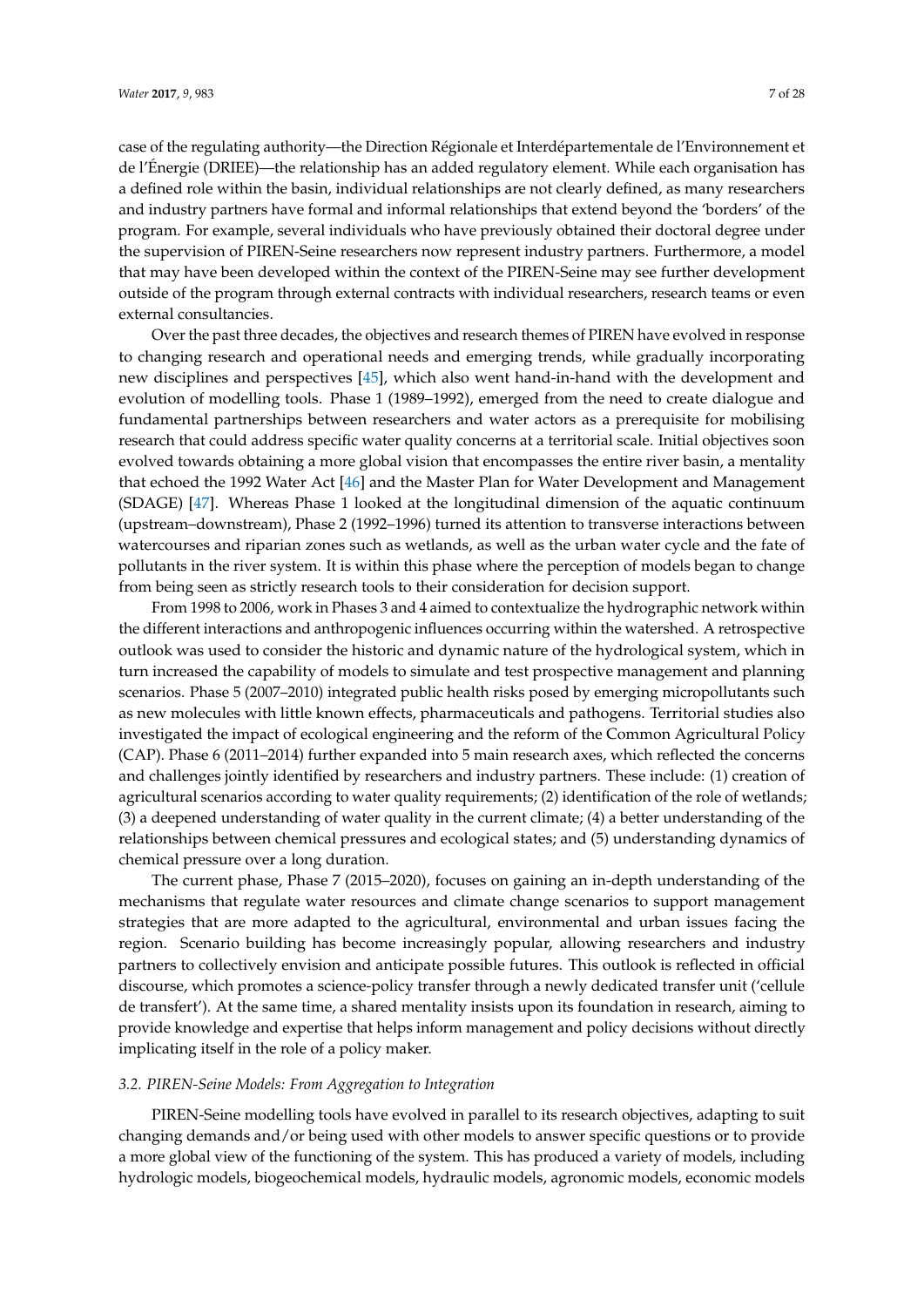and a model that simulates the environmental impact on fish populations. The majority of these models address issues of water quality, particularly the transfer of nutrients or pollutants through different parts of the system. However, within a large river system such as the Seine, individual models are only capable of telling 'part of the story,' limited to a specific temporal and spatial scale. At the same time, increasingly strict requirements from regulations such as the European Water Framework Directive (EU-WFD) [\[48\]](#page-23-18) are placing increasing pressure on researchers and decision makers to restore water bodies to 'good ecological status' [\[49–](#page-24-0)[51\]](#page-24-1), which demands a global vision of the system. These trends have resulted in change in trajectory from individual models responding to specific questions, to the adaptation or coupling of models to answer bigger questions, towards modelling chains and/or platforms that can be applied to the entire Seine system. Here, we present four main models (see Table [2\)](#page-7-0) based on their history of development and use (directly and indirectly) by industry partners: ProSe, Seneque, MODCOU and STICS.

|  |  | Table 2. Overview of PIREN-Seine Support Tools *. |
|--|--|---------------------------------------------------|
|--|--|---------------------------------------------------|

<span id="page-7-0"></span>

| Model         | Tvpe                      | <b>Key References</b>                        |
|---------------|---------------------------|----------------------------------------------|
| ProSe         | River quality model       | Even et al. [52]; Garnier and Mouchel [53]   |
| Seneque       | Catchment quality model   | Garnier and Mouchel [53]; Billen et al. [54] |
| <b>MODCOU</b> | Surface-groundwater model | Ledoux $[55]$ ; Ledoux et al. $[56]$         |
| <b>STICS</b>  | Agronomic model           | Brisson et al. [57,58]                       |

\* Limited to the models presented in this paper.

# 3.2.1. ProSe

Short for *'Projet Seine,'* the model ProSe was developed by researchers at École des Mines ParisTech in collaboration with PIREN-Seine research teams, research institutions, universities and industry partners [\[52](#page-24-2)[,59\]](#page-24-9) within the context of the PIREN-Seine. Originally designed to study problems of water quality and chronic deoxygenation related to effluent discharges from wastewater treatment plants on downstream sectors of the river and accidental overflow of sewage networks during rainy events [\[60](#page-24-10)[,61\]](#page-24-11), it has also been applied to hydraulic problems and questions associated with the transport of particles [\[60\]](#page-24-10).

The modular structure of ProSe allows for greater adaptability in simulating different scenarios, therefore its applicability is widespread. In recent years, ProSe has undergone several revisions (producing versions 1 to 4), increasing previous functionality in terms of knowledge gained as well as the ability to be coupled with other models. Although it is neither a standardized nor commercial model, simulations using ProSe are requested and sometimes required by regulating authorities such as the DRIEE to justify project proposals (SIAAP representative, 27 June 2016), and it is now widely considered a reference model for water quality of the Seine. The development and evolution of ProSe has been partially motivated by special interest from the SIAAP, who uses ProSe as a medium- to long-term management and planning tool (SIAAP representative, 29 November 2016). This has resulted in additional investment (time and resources), which extends outside of PIREN-Seine, either through ARMINES, a consultancy arm of École des Mines engineering school, or through a working group involving researchers and practitioners interested in adapting ProSe to meet operational demands (PIREN researcher, 28 April 2016). As such, ProSe is considered both a research and operational tool, even though the tool itself is one and the same (PIREN researcher, 16 June 2016). However, despite being frequently cited as an example of this dual functionality, the future of ProSe remains uncertain. Many original developers have either retired or expressed interest in moving on to other research projects (PIREN researcher, 16 June 2016), while its only current operational user (SIAAP) is moving towards artificial intelligence and real-time control methods and is considering replacing the model with statistical techniques for daily operations (SIAAP representative, 10 March 2016).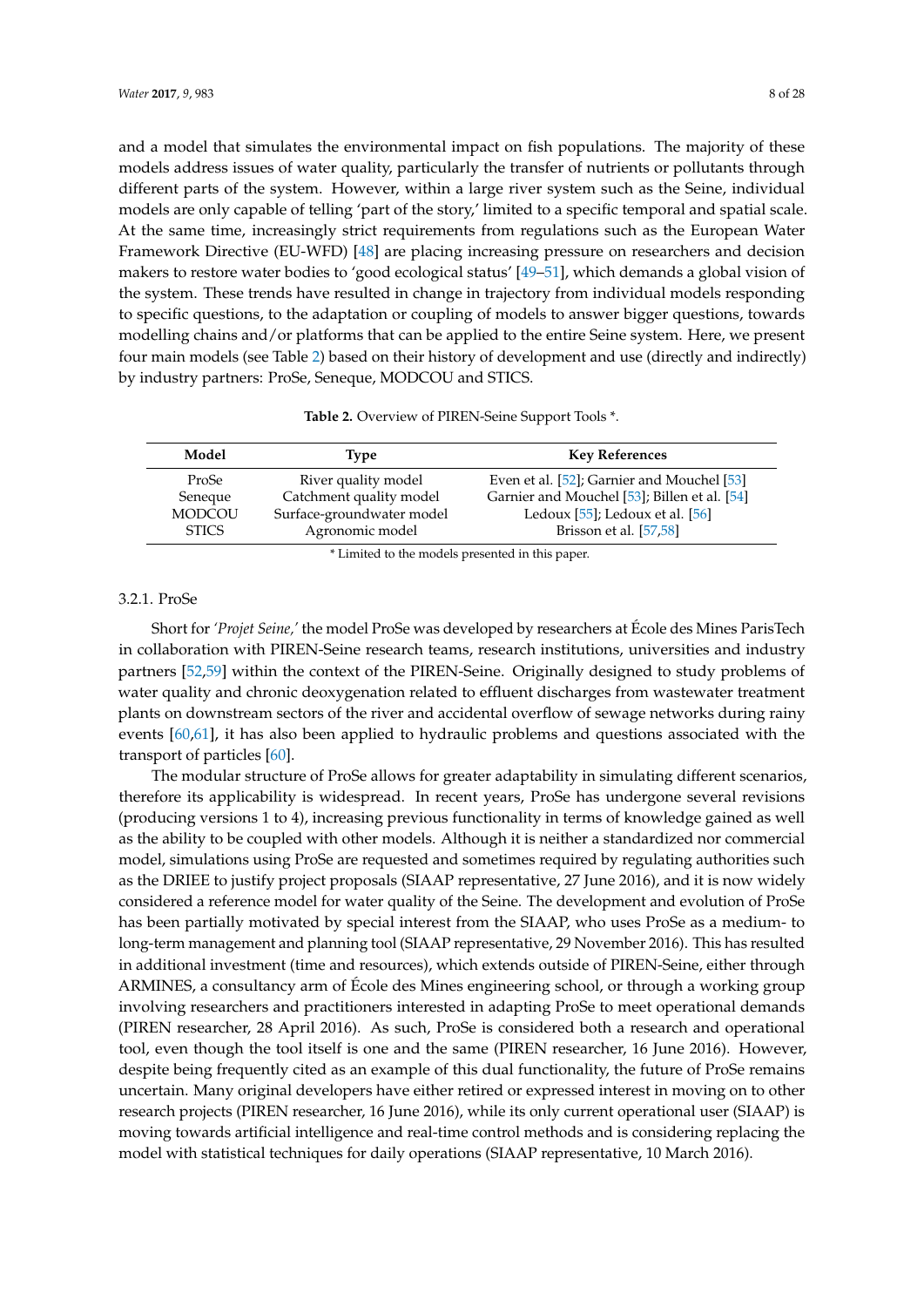# 3.2.2. Seneque

Seneque, which stands for 'Seine en equation', was developed by the research team METIS—an interdisciplinary research unit at the University of Pierre and Marie Curie (UPMC)—in the context of the PIREN-Seine, though some of its components (i.e., RIVE) were developed outside of the program. Based on the concept of stream-order, Seneque simulates the transport of nutrients and the biogeochemical functioning of the hydrographic network using a simplified and idealised conceptualisation of the drainage network of large regional basins with a refined representation of in stream microbiological processes using the RIVE model [\[62](#page-24-12)[,63\]](#page-24-13). Also referred to as Riverstrahler, Seneque is essentially the same model applied to the Seine River basin and coupled with a GIS interface [\[64\]](#page-24-14). The added functionality of a user-friendly interface has enhanced the user's ability to visualize and explore results in a way that is more accessible to non-specialist users. Since its creation, Seneque has undergone several revisions and has been applied to different situations in combination with other models [\[52,](#page-24-2)[62](#page-24-12)[,65](#page-24-15)[,66\]](#page-24-16).

Also considered to be an 'operational' model, Seneque has been appropriated directly by the AESN as a medium- to long-term planning tool, used for example, to evaluate the ecological state of the basin by amalgamating different datasets to construct 'snapshots' at different spatial and temporal scales. The model has since reverted back to a 'research' tool mostly due to a loss in internal expertise at the AESN (AESN representative, 8 June 2016). The most recent incarnation of the model, Pynuts, has allowed researchers more flexibility in terms of model development, to explore new research questions using updated technology without having to invest time and resources on interfacing. However, plans to add an interface are in the works to, once again, allow it to be appropriated directly by industry partners in the future.

# 3.2.3. MODCOU

The MODCOU model was developed by researchers at École des Mines ParisTech [\[55](#page-24-5)[,56](#page-24-6)[,67](#page-24-17)[,68\]](#page-24-18) to simulate the movement and circulation of surface and groundwater. MODCOU describes surface and groundwater flow at a daily time step: the surface model calculates the water balance between evaporation, runoff and infiltration, while the underground model calculates the transfer of water in aquifers and surface-groundwater exchanges [\[67,](#page-24-17)[69\]](#page-24-19).

Much of the work on MODCOU is concentrated on its integration with other models. For example, it is often coupled with other models such as STICS (presented next) [\[67](#page-24-17)[,70\]](#page-25-0) in order to obtain a more complete understanding of nitrate contamination and the influence of agricultural activity on surface and groundwater. To date, MODCOU has been effectively applied to predict surface and groundwater flows in many French basins with varying scales and hydrogeological settings [\[67](#page-24-17)[,71\]](#page-25-1). Though it has remained as a research tool, studies requested by partners such as the AESN to assess the impact of climate change on water resources have used MODCOU to evaluate groundwater levels and monitor trends in nitrate and pesticide content.

# 3.2.4. STICS

The model STICS has been developed by the Institut National de Recherche Agronimique (INRA) since 1996 [\[57\]](#page-24-7) in collaboration with large research and professional institutes [\[58\]](#page-24-8). It was not developed in the context of the PIREN-Seine but is considered here as a PIREN support tool since it is often used to conduct research within the context of the program. STICS (Simulateur mulTIdisciplinaire pour les Cultures Standard) is an agronomic model that simulates crop growth, soil water and nitrogen balances driven by daily climatic data [\[57](#page-24-7)[,58,](#page-24-8)[72\]](#page-25-2). Intended to simulate the evolution of water, carbon and nitrogen in the soil-plant system over one or more years successively [\[57](#page-24-7)[,73\]](#page-25-3), STICS was designed and developed with the dual objective of calculating agronomic variables (e.g., plant biomass, harvested yield, protein content of the grain, nitrogen balances of the crop) and environmental variables (e.g., flow of water and nitrate out of the root zone) [\[58,](#page-24-8)[72\]](#page-25-2). Crop generality allows for adaptation to various crops, whereas robustness in the model allows the user to simulate various soil-climate conditions without considerable bias in the outputs.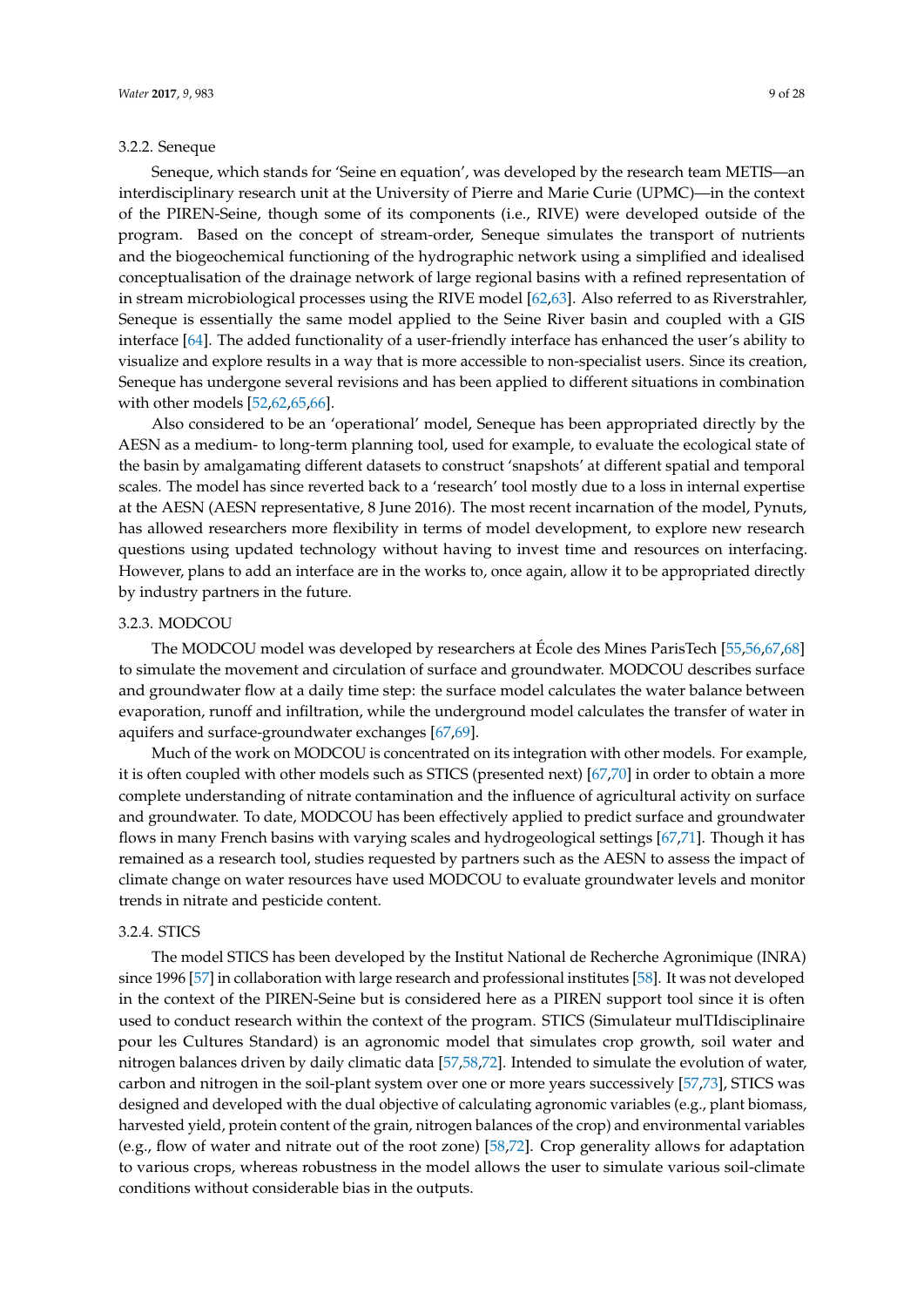Development of the model has focused on usability through collaboration between model developers and users in a way that allows users to participate in its evolution. Mostly considered a research tool, its conceptual modularity has allowed STICS to be chained with other models in order to understand the transfer of nitrates and pesticides into surface and groundwater [\[74\]](#page-25-4). These types of studies are often requested by partners such as the AESN, who are interested in monitoring the impact of agriculture on water quality. In this way, it can also be considered a decision-support tool, although researchers are charged with running the model and scenarios.

#### *3.3. The CRC for Water Sensitive Cities, Australia*

Established in 2012, the CRC for Water Sensitive Cities (CRCWSC) [\[75\]](#page-25-5) is one of many Cooperative Research Centres in Australia, which are part of a government initiative to fund innovative research that can directly meet the needs of industry. CRCWSC involves over 200 researchers from various backgrounds (hydrology, biology, chemistry, engineering, economics and social sciences), from national and international universities and research institutions. Setting itself apart from other on-going CRCs, the CRC for Water Sensitive Cities builds upon the research base of previous CRCs (the CRC for Catchment Hydrology from 1992 to 2005, CRC for Freshwater Ecology from 1993 to 2005 and eWater CRC from 2005 to 2008) and focuses specifically on creating water sensitive cities [\[76](#page-25-6)[,77\]](#page-25-7), or sponge cities [\[78](#page-25-8)[–80\]](#page-25-9), guided primarily by three main principles: (1) Cities as water supply catchments; (2) Cities providing ecosystem services; and (3) Cities comprising water sensitive communities [\[77\]](#page-25-7).

Main actors in relation to modelling activities are represented in Table [1.](#page-5-0) Some of these partnerships are financial in nature, either through direct funding to the program, funding for specific projects which contributes to the work of the CRC for Water Sensitive Cities, or through in-kind contributions of researchers paid by their home institutions. Most partners are directly involved in research support, either as researchers themselves, or 'beta-testers,' who test, apply, provide feedback, and play an essential role in disseminating the knowledge and tools on the ground. This network also includes associate partners, who may access the knowledge or tools and help test, apply, and disseminate this research without direct investment, and who may also contribute to capacity-building activities.

Whilst PIREN is a research program that is renegotiated every 4–5 years, CRCWSC runs for 9 years (2012–2021), as opposed to the average 5 years of other CRCs. Its research program comprises two parts: Tranche 1 (2012–2016), focused on research and Tranche 2 (2016–2021), focuses on adoption pathways and implementation of the research produced in addition to building new knowledge. Within the first tranche, four diverse programs in the areas of Society (Program A), Water Sensitive Urbanism (Program B), Future Technologies (Program C) and Adoption Pathways (Program D), have produced research outputs that have either fed directly into the development of new modelling tools or have applied, adopted, and expanded existing industry standard models in new contexts. In particular, Program D focussed on developing partnerships between relevant actors at all levels (from community to government), capacity building, and holistic decision-support tools. With the first tranche completed, this program has continued in an evolved form in Tranche 2.

#### *3.4. Water Sensitive City (WSC) Models: New Tools for New Strategies*

WSC (models or tools) have moved away from decision support based on deterministic or stochastic models towards integrated modelling platforms and visualisation—an evolution in strategic planning within a new era of 'deep uncertainty' [\[81,](#page-25-10)[82\]](#page-25-11) and greater collaboration [\[83,](#page-25-12)[84\]](#page-25-13). Whereas running models individually can support management and policy decisions on a short- to medium-term, an integrated modelling approach allows for exploratory modelling and adaptive planning for an uncertain future [\[81\]](#page-25-10). In the context of CRCWSC research, models are complementary, meant for use at different parts of the workflow. Here, we focus on three models (see Table [3\)](#page-10-0): MUSIC, WSC Toolkit, and DAnCE4Water. Two of these models began development well before the CRC for Water Sensitive City program began, but have since been extended or upgraded based on the latest research resulting from Tranche 1 and are currently used—or intend to be used—by industry partners.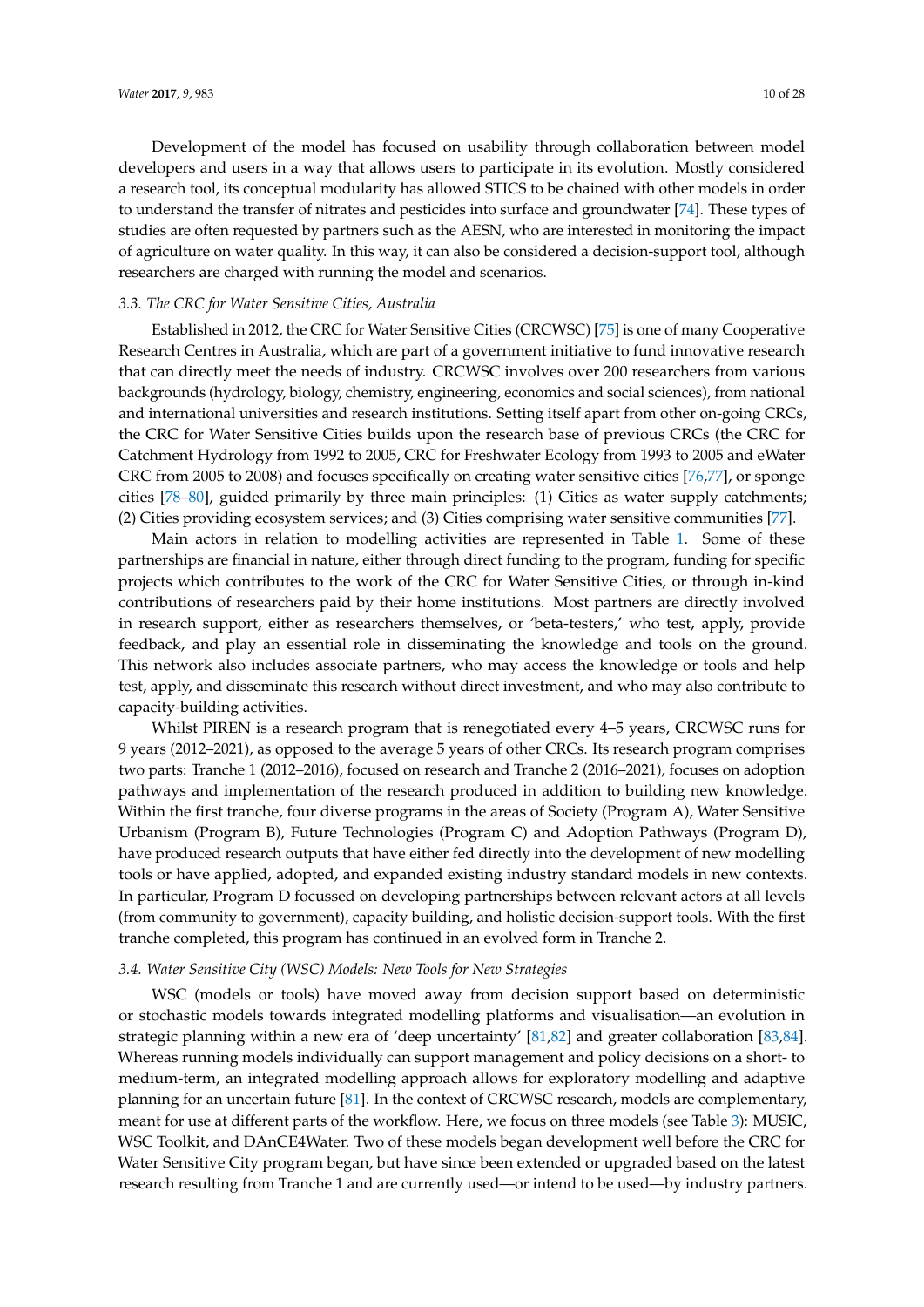<span id="page-10-0"></span>

| Model                             | Type                                   | <b>Key References</b>                                                             |
|-----------------------------------|----------------------------------------|-----------------------------------------------------------------------------------|
| <b>MUSIC</b>                      | Stormwater quality model               | Wong et al. $[85]$ ;<br>http://www.ewater.org.au/products/music/                  |
| <b>Water Sensitive</b><br>Toolkit | Infrastructure planning tool           | https://watersensitivecities.org.au/solutions/water-<br>sensitive-cities-toolkit/ |
| DAnCE4Water                       | Cloud-based city<br>modelling platform | Rauch et al. [86]; www.dance4water.org                                            |
|                                   |                                        |                                                                                   |

**Table 3.** Overview of Water Sensitive City (WSC) Tools \*.

\* Limited to the models presented in this paper.

#### 3.4.1. MUSIC

The Model for Urban Stormwater Improvement Conceptualisation (MUSIC) was developed in 2001 by the CRC for Catchment Hydrology (1992–2005), involving many past and current researchers of CRCWSC. This work continued after it merged with the CRC for Freshwater Ecology (1993–2005) to eventually form eWater, a government owned non-profit organisation (and CRCWSC industry partner) offering capacity building, technical support services and modelling tools to support integrated water resources management and governance. Developed with the objective of synthesizing research into an easy-to-use tool, MUSIC is a decision support system that allows water managers to evaluate stormwater management systems based on specific water quality objectives, as well as determine appropriate sizing of stormwater treatment facilities and associated infrastructure [\[85\]](#page-25-14). Its core feature is how it describes water quality behaviour through a first-order kinetic decay model (K-C\* Model) of three key pollutants (suspended solids, phosphorus, nitrogen), and hydrodynamic behaviour within a stormwater treatment device through the continuously stirred tank reactor (CSTR) concept [\[85,](#page-25-14)[87\]](#page-25-16). The current version of MUSIC (v6) has expanded and updated initial capabilities to a wider range of stormwater treatment devices and new performance indicators [\[88\]](#page-25-17). Through on-going research efforts and communication between eWater and CRCWSC, many improvements to MUSIC's capabilities and functionality have been made and its applicability to non-Australian cities like Singapore is being assessed.

As one of eWater's most widely adopted models, MUSIC has since become the industry standard across Australia for stormwater quality management and Water Sensitive Urban Design (WSUD). Early endorsement from two key industry partners in Melbourne and Brisbane, who were investigating ways of protecting receiving waters from urban stormwater pollution, heavily contributed to rapid adoption across many municipalities in Australian's east, particularly in the states of Victoria and Queensland [\[89\]](#page-25-18). Practitioners use MUSIC to design integrated stormwater management plans based on a specific catchment and to demonstrate compliance to local standards. It has also been used for CRCWSC research, contributing to the development of other tools such as the WSC Toolkit.

#### 3.4.2. Water Sensitive Cities (WSC) Toolkit

Developed in Tranche 1 of the CRCWSC program, the WSC Toolkit synthesises key research outcomes into easy-to-use modules for assessing the benefits of WSUD. The model aims at supporting strategic planning, by focussing on evidence-based quantification of the benefits of urban green infrastructure (GI) initiatives in order to develop business cases that are both robust and water sensitive [\[90\]](#page-25-19). The model is capable of: (1) improving stream health impacts based on the effectiveness of WSUD in mitigating runoff volumes, frequency and pollutant concentrations [\[91–](#page-25-20)[94\]](#page-26-0); (2) assessing changes in flow frequency and reduction of geomorphic impact on streams based on the stream erosion index [\[95\]](#page-26-1) and; (3) mitigating the urban heat island effect through urban greening and retaining water in the landscape [\[96\]](#page-26-2). Other modules are still under development including a future climate module, which will draw from a database of future rainfall projections for major Australian cities and can be used independently or as input data for future climate scenarios [\[97](#page-26-3)[,98\]](#page-26-4). An economic valuation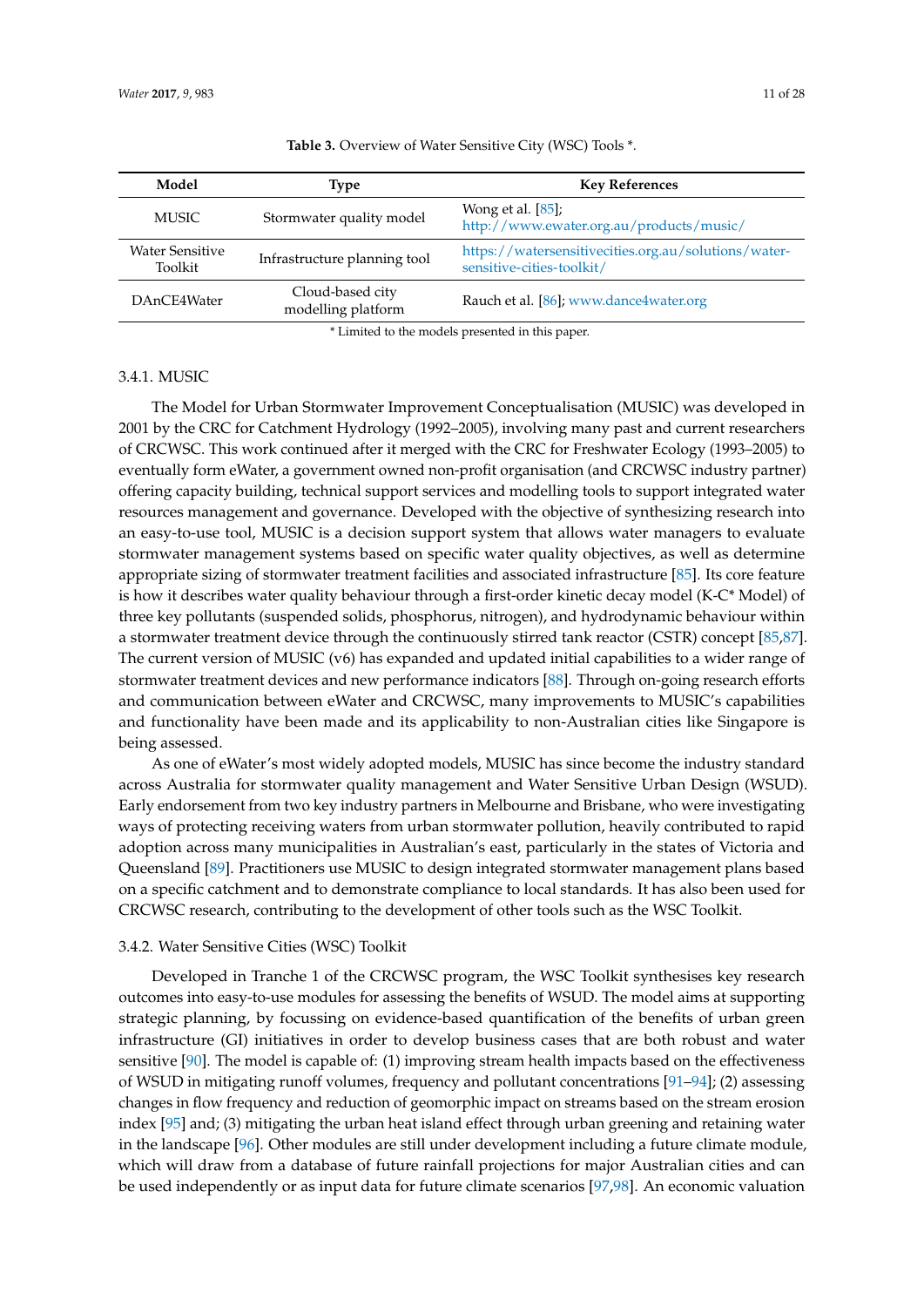module is also planned, to consider the likely willingness-to-pay of community members based on various improvements made to liveability and sustainability of the catchment.

The WSC Toolkit is currently in closed 'beta-testing' mode, with its adoption slowly taking place in select municipalities across Australia. Much of its momentum is currently driven by the need for quick and easy microclimate assessment tools that enable local municipalities to formulate a business case for funding more WSUD and green infrastructure projects. The ability of the WSC Toolkit to communicate directly with MUSIC is also a strategic choice and leverages the familiarity of an existing large user base.

# 3.4.3. DAnCE4Water

The DAnCE4Water model (Dynamic Adaptation for eNabling City Evolution for Water) began as part of the European Framework Program 7—'PREPARED enabling change' [\(www.prepared-fp7.eu\)](www.prepared-fp7.eu) prior to the CRC for Water Sensitive Cities [\[86](#page-25-15)[,99\]](#page-26-5). It was then adopted within Program A (Society) of the CRC for Water Sensitive Cities, where it evolved into a cloud-based city modelling platform. Aspiring to be an interactive, 'user-friendly' decision support tool for different water actors to explore future scenarios and evaluate different policy and action strategies, DAnCE4Water takes into account the interactions between urban water infrastructure, the urban environment, and social dynamics [\[86\]](#page-25-15). This is represented by three modules rooted in a central unit, or 'conductor,' which runs each scenario by storing, managing and providing required data to the relevant modules [\[100\]](#page-26-6). Formerly driven by a societal transitions model [\[101\]](#page-26-7), DAnCE4Water now relies on the interplay between urban development and societal dynamics influenced by an economic willingness-to-pay framework. The urban development module, in particular, projects the changes of the urban environment down to the household level [\[102\]](#page-26-8). Various biophysical modules are used to simulate the impact of urban development on infrastructure, and include well-known hydraulic models such as EPANET [\[103\]](#page-26-9) and EPA SWMM [\[104\]](#page-26-10), as well as a link with MIKE URBAN for flood risk assessment [\[105\]](#page-26-11).

While this modelling tool has great potential for strategic planning and adaption, its use and utility remain undetermined for the moment, as (at the time of writing) it is still under development and not yet fully operational due to its scale and broad city-scale scope. The underlying computational and web-based framework has, however, paved the way for smaller tools that are currently being trialled across Australia, such as the Water Sensitive Cities Index, which enables municipalities to benchmark how 'water sensitive' their local area is compared to their peers and the overarching vision of CRCWSC [\[106\]](#page-26-12).

# <span id="page-11-0"></span>**4. Influence of Organisational Configurations and Context-Specific Drivers**

Our exploration of the strategies and modelling tools in the context of the PIREN-Seine in France and the CRC for Water Sensitive Cities in Australia provides insight into their effect on the use and utility of modelling tools in each example. Both PIREN and CRCWSC fit the criteria for 'boundary organisations': they straddle the boundary between two distinct worlds (i.e., science and policy) but are accountable to both, provide opportunity and sometimes incentives for the development and use of shared objects or 'boundary objects' [\[6,](#page-22-9)[16,](#page-22-14)[17\]](#page-22-15) (e.g., modelling tools), and involve participation of actors from both sides of the boundary, as well as actors who play a mediating role [\[6\]](#page-22-9). In this way, they not only mobilise various stakeholders but also orient research and available tools towards achieving common goals, which in turn, informs the potential and/or intended use and utility of their scientific knowledge and tools. Here, we draw from systematic observation and analysis to explore tentative linkages, highlighting the role of organisational configurations and context-specific drivers on model use and utility in practice. These can be classified into three main categories: (1) objectives and expertise; (2) knowledge and tools; and (3) supporting structures.

#### *4.1. Objective and Expertise*

Empirical data suggests that the objective(s) of the program and the expertise of the individuals involved have a large influence on the scientific knowledge that is produced and subsequently,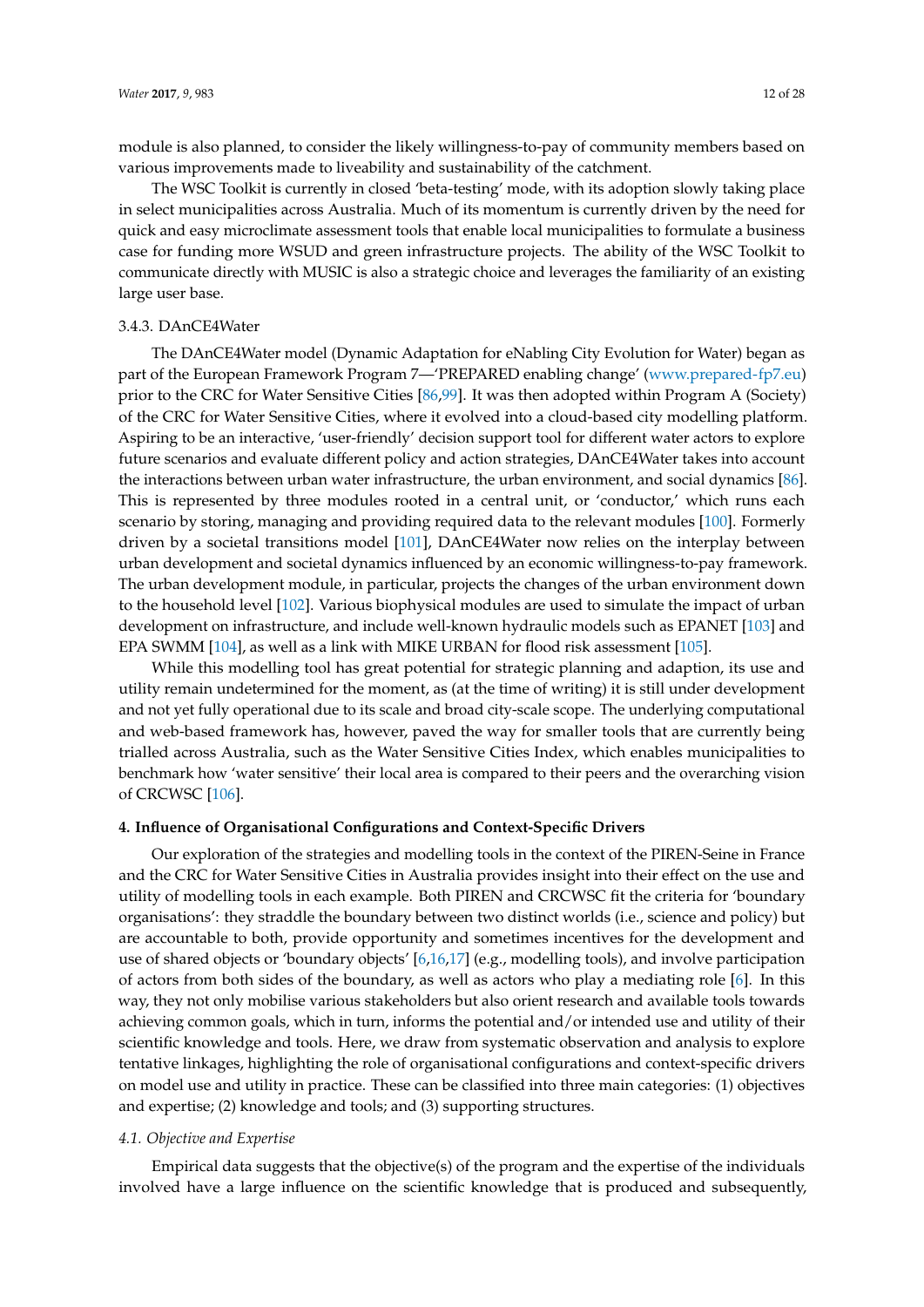how that knowledge is used (if at all). On one hand, PIREN has a territorial focus with expertise on the Seine River basin, although some of the knowledge and tools have been applied to other basins (PIREN researcher, 2 May 2016). On the other, CRCWSC has an urban focus, which began in Australia in the early days of its Melbourne-based predecessor (the 'Cities as Water Supply Catchments' Project) and has now expanded abroad through the involvement of international partners. Although PIREN engages researchers from different disciplines, most have a background in natural sciences or engineering with a focus on water quality. Other than annual conferences and planning sessions, research teams mostly keep to themselves (PIREN researcher, 1 December 2016). The representation of social sciences is small but growing, moving from quantitative studies to more qualitative studies, which include historical trends, social dynamics and the production of science. Likewise, CRCWSC

involves an interdisciplinary team, though there is a greater balance between the natural and social

sciences, which is seen as both necessary and inseparable (CRCWSC researcher, 22 June 2017). Differing perspectives on the relationship between science and policy is perhaps the biggest difference between the two programs: PIREN tends to favour research over policy, while CRCWSC specifically orients its research towards use and adoption. On one hand, PIREN prefers a more marked distinction, with the objective of providing expertise and support without taking an active role in policy (PIREN researcher, 29 June 2016), although this perspective is not necessarily shared among all individuals and the mentality is generally becoming more open. Even if researchers would like their work to be applicable in practice, policy issues are commonly perceived as something beyond their role and responsibility (PIREN researcher, 12 January 2017). While this allows them to maintain scientific objectivity, it may also limit their impact in terms of knowledge dissemination and practical application, or at least render it more difficult to ascertain. On the other hand, CRCWSC has a clear objective: to promote sustainability, resilience and liveability through WSUD and the water sensitive cities by directly engaging with local councils, regional and national governments and citizens. Taking an active role in connecting science and policy and specifically organising its research around its use and transfer in practice has resulted in direct impacts on policy and planning (e.g., regulation standards set by MUSIC) (CRCWSC researcher, 9 June 2017).

Increasingly blurred borders and long collaborative relationships (official and unofficial) have likely contributed to building trust, credibility and legitimacy; a sentiment that was expressed in some form or another by all interview participants. In both examples, the science-policy interface resembled the web of interactions described by Vogel et al. [\[107\]](#page-26-13): in PIREN, many practitioners came from the same academic training as researchers (AESN representative, 8 June 2016), while in CRCWSC, it was common for researchers and practitioners to have held positions on both sides of the boundary at different stages in their career (CRCWSC researcher/industry partner representative, 21 June 2017). While this also occurs in PIREN (some industry partners were previous students of PIREN researchers), the lines between research and practice in this example have traditionally been more distinct. Collaboration, co-production and co-development resulting from the multitude of official and unofficial interactions and exchanges (inter-, intra- and extra-boundary) create mutual understanding and communication, which subsequently promote feelings of trust among different actors. In both examples, all interview participants expressed 'trust' in the models, as far as models can be trusted, knowing they are only a representation of reality. Confidence is fostered through official interactions such as conferences, working groups, planning sessions and workshops, as well as unofficial interactions where practitioners can consult researchers even when they are 'off-the-clock' (SIAAP representative, 10 March 2017). Whereas blurring the borders may foster collaboration, understanding and trust, maintaining legitimacy may, in some cases, require the borders to be restored (even if only temporarily) in order to clearly distinguish science from policy. This allows scientific knowledge (e.g., model outputs) to maintain scientific objectivity, since it is produced by researchers using scientific tools, and is therefore presumed to be free from political bias (SIAAP representative, 29 November 2016).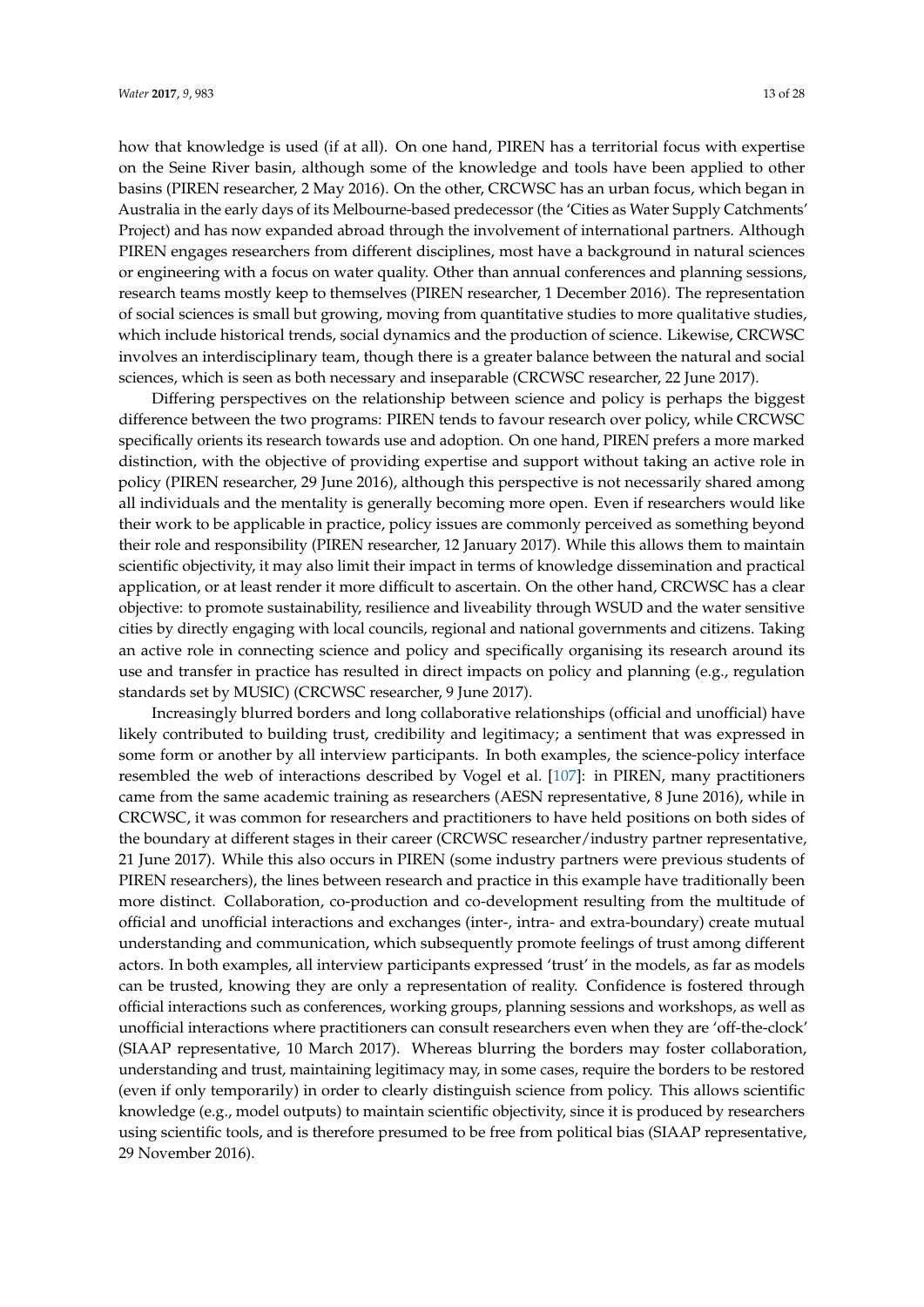#### *4.2. Knowledge and Tools*

One of the biggest differences between knowledge and tools that have emerged from the two examples is their definition of purpose. Whereas PIREN support tools tend to place research as their primary objective and (indirectly) policy and planning as secondary, WSC tools are designed to make the underpinning research available and actionable for practitioners to demonstrate compliance and show the multiple benefits of local water sensitive solutions to regulators, authorities and communities. On one hand, a wide range of PIREN support tools are considered useful for practitioners, yet these tools tend to be highly academic and sometimes difficult to translate directly into action. On the other, the 'user-friendly' design of WSC tools is meant to promote adoption by industry partners, though some are still too new to be fully evaluated for use and utility.

In some cases, models may be improperly used or stretched beyond their capabilities to answer questions that they were not designed to answer (Australian water utility representative, 8 August 2017). While this is a general concern among model developers (CRCWSC researcher, 20 June 2017), there is a general feeling of trust among water actors that models will not be intentionally abused (CRCWSC researcher, 25 July 2017). For PIREN, a higher level of trust is felt among practitioners who have modelling expertise or who were involved in the development process, owing to a better understanding of the objectives and limitations of the model (AESN representative, 8 June 2016). For the most part, uncertainties were not explicitly discussed between researchers and industry partners in either case; the onus is therefore placed on experts and technicians to transmit relevant information (PIREN industry partner representative, 7 March 2017). Industry partners who have internal modelling expertise may also run their own uncertainty analyses, motivated by the direct consequences of such uncertainties on their work (SIAAP representative, 3 March 2017). 'Acceptance' or explicit concerns over uncertainty is therefore linked to potential consequences (social, economic, environmental) of management and planning decisions that were based on modelling results.

Other tools might have to be simplified to enhance their use and utility. For example the Water Sensitive Cities Index [\[106\]](#page-26-12), which is less of a model and more of a benchmarking tool (CRCWSC researcher, 20 June 2017) has found opportunities for application due to its simplicity. Conversely, a more critical view was expressed for some of the larger-scale strategic planning tools, which may be considered 'helpful but unnecessary', as it was opined that conventional methods such as cost-benefit analyses or SWOT analyses could deliver the same results (Government Representative, 31 July 2017). It is important to highlight that this view may stem from a previous controversial experience that the state of Victoria has had with the use of such large-scale 'black boxes' [\[108\]](#page-26-14). Although this case was frequently cited, interview participants in Australia still generally expressed high levels of trust in models due to the demand for greater transparency and communication following this incident (CRCWSC researcher, 20 June 2017).

In the case of PIREN, the lack of 'operational' models that partners can use themselves is a strategic choice, not only for reasons of objectivity but also due to time and resource constraints:

"Tools are available if [partners] want to use them as is but they don't have the human resources and they don't finance the interfacing either . . . We think more in terms of services, where the user defines what they want to do or what they want to evaluate and we [researchers] will perform the simulations and deliver the results".

#### (PIREN researcher, 29 June 2017)

In this way, providing services are considered to be a more efficient use of resources for both researchers and industry partners, none of whom are prepared to invest time and human resources for a model they may only require on occasion. However, there may be less of an incentive to provide these services in cases where industry demand does not pique scientific interest.

# *4.3. Support Structures*

Support structures refer to the different configurations that can promote or reinforce scientific knowledge or tools. This includes financial structures, organisational configurations, technical support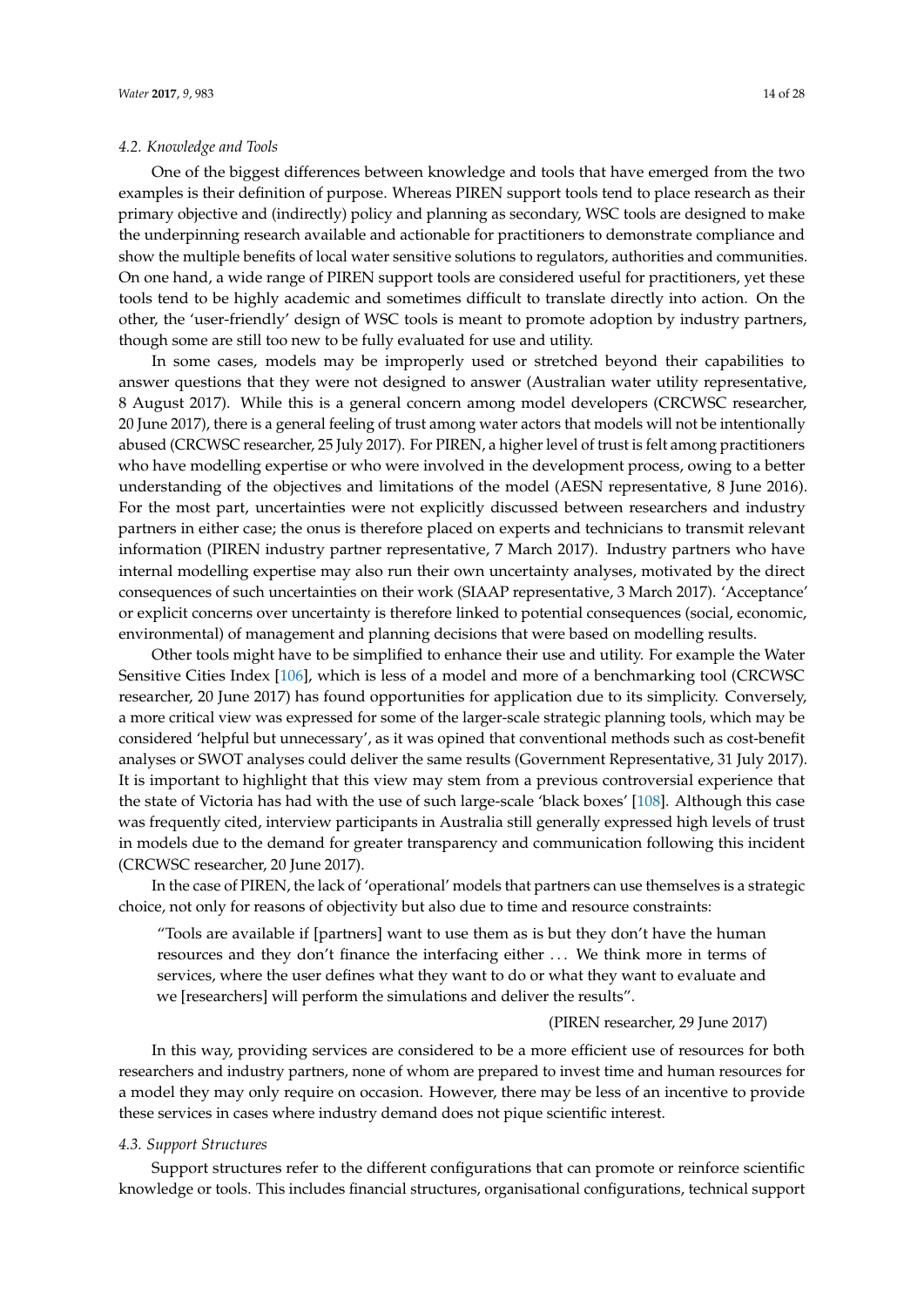and regulatory measures. Lemos et al. [\[9\]](#page-22-5) suggest that usability can be improved through strategies of value-adding, retailing, wholesaling and customisation. While these may exist to some extent in both examples, the limitations posed by their respective 'boundaries' (in objectives and expertise, knowledge and tools and support structures) may not leave enough room to fully incorporate these strategies unless it is made to be a deliberate aim. For PIREN, this necessitated external contracts and support structures through the creation of ARMINES, the consulting arm of École des Mines ParisTech (PIREN researcher, 29 June 2016). While ARMINES provides a lucrative side line activity, which tailors research to specific industry demands, it is usually the research (scientific knowledge) itself that is customised, rather than the tools. For example, an industry partner such as AESN may request a specific study to be conducted and only require the results. In France, retailing, wholesaling and customisation of modelling tools is often perceived as the work of consultants, not researchers. For CRCWSC, modelling work was also outsourced with the MUSIC model through support from eWater (CRCWSC researcher, 9 June 2017). The structure of eWater is more aligned to strategies of retailing, wholesaling and customisation of tools, resulting in higher adoption of their tools. On one hand, boundary organisations play an important role in putting key players together with support and tools oriented towards a common objective and on a much wider scale than other science-policy partnerships. On the other, their 'boundaries' may limit their ability to fully support effective strategies that promote use and utility alone. The 'best of both worlds' may, in fact, be found in coordinated strategies that combine interactions and exchanges inside, outside and between these 'boundaries.'

Within these structures, financing often plays a large role on what is or can be done. On one hand, PIREN benefits from an extended and, for the moment, indefinite duration, allowing them more freedom to explore a wider range of research questions over a longer time period. However, their research actions are limited by a fixed amount of public funding from industry partners, an amount that has not seen much increase over the years despite a growing number of researchers who are involved in the program. Additionally, the autonomy of researchers is also subject to external funding sources that may come from universities, national research projects, or European projects, which allows certain freedoms while posing other constraints. On the other hand, CRCWSC is working on a 9-year timeline with a fixed budget of public and private funding from industry partners, governments and companies. Compared to PIREN, they are working with a bigger budget on a smaller time frame, which has allowed them to focus on specific goals and meet targeted objectives. In-kind support is also a major contributor in both examples, by way of researchers and doctoral students. At the same time, CRCWSC could face major challenges on the impact and sustainability of their work, particularly regarding the refinement, maintenance and adoption of modelling tools once the program ends. This can partly be addressed with technical support structures, which include user guidelines, technical manuals, training workshops, capacity building, and user support in the form of collaboration between researchers and industry partners, which fosters mutual understanding, transparency, and trust. The WSC Toolkit, for example, has initiated some of these structures including a user manual and a series of national training workshops for some of its operational features, building upon the experience learnt in the development and adoption of MUSIC (CRCWSC researcher, 20 June 2017). Technical support also exists in PIREN, though more through official or unofficial collaboration between researchers and partners. In the case of ProSe, for example, a technical working group was created in parallel to PIREN, involving some of the same researchers and partners while remaining outside of its boundaries.

Another important supporting structure is regulation, as illustrated by the examples of MUSIC in Australia and ProSe in France, both of which are required (even if unofficially) by regulating authorities. As an industry recognized tool, MUSIC has helped standardize regulations (e.g., [\[109](#page-26-15)[,110\]](#page-26-16)) across different territories with shared water networks (Government representative, 26 June 2017). The use of MUSIC as a compliance tool has also supported its legitimacy, since it 'helps speed up the process' for project proposals (Australian water utility representative, 8 August 2017). Additionally, models that are used nation-wide undergo a government-recognised accreditation process, which enhances the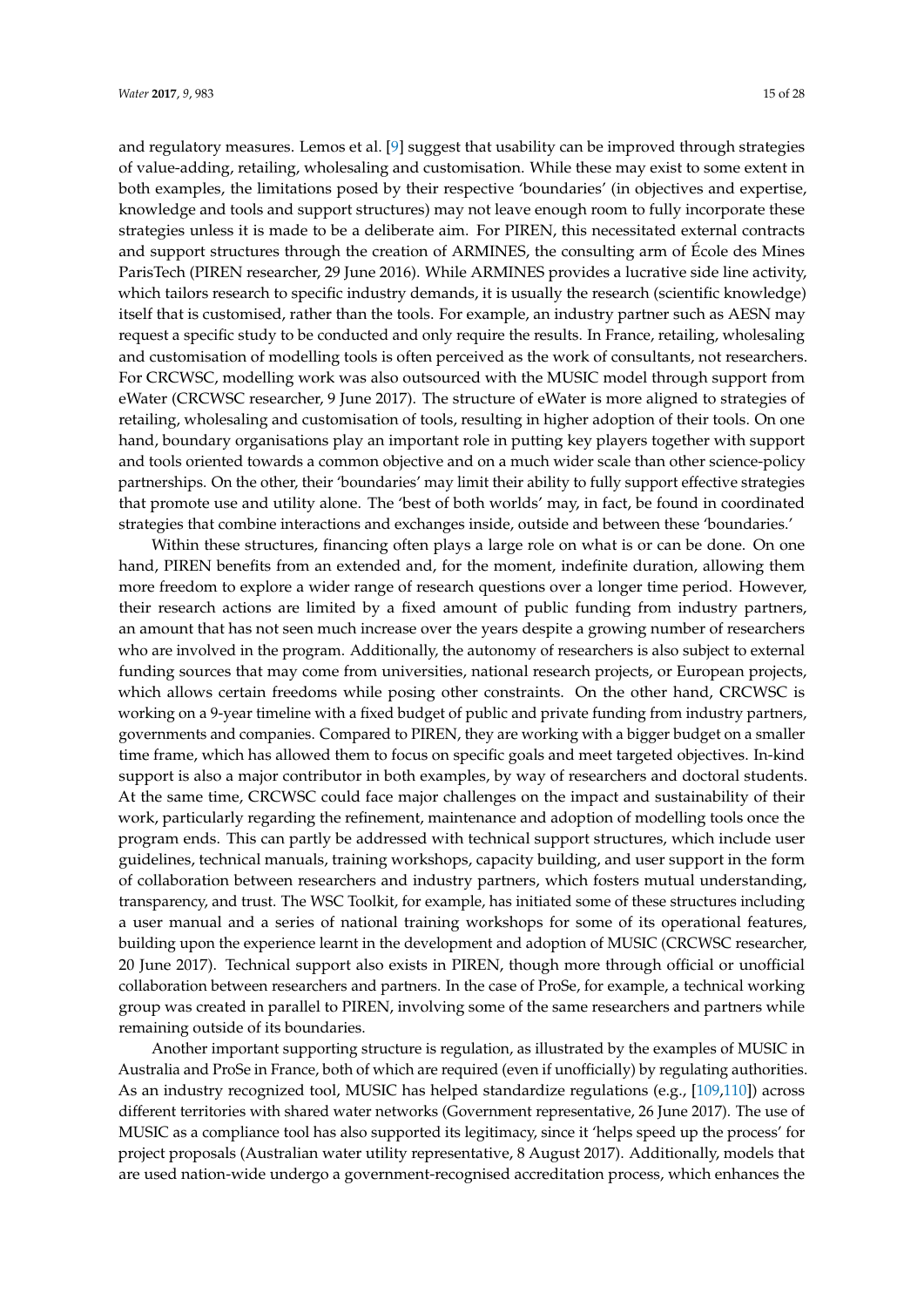perception of its validity (Government representative, 26 June 2017). However, despite accreditation and validity, cost can be a limiting factor, with licences ranging from AU\$0 for a 21-day limited trial version to prices starting at AU\$5000 for a multiple user licence [\[111\]](#page-26-17) [\(www.ewater.org.au\)](www.ewater.org.au). In the case of ProSe, the fact that the SIAAP is the only operating partner capable of running the model independently gives them a better bargaining position, however; the requirement to use ProSe also limits their ability to explore other models that may be better adapted to their needs (SIAAP representative, 3 March 2017). Regulations and the demand for evidence-based decisions may also place pressure on science to answer non-scientific questions. For example, since Paris won the bid to host the summer Olympics in 2024, there has been increased pressure for scientists to improve the water quality in the Seine in order to make it swimmable. Although issues of water quality are of scientific interest, particularly for PIREN, some may consider specific requirements for recreational use (e.g., faecal contamination levels) to be outside of the interest or expertise of PIREN researchers.

### <span id="page-15-0"></span>**5. Moving Beyond the 'Usability Approach'**

Technological advancement, coupled with the production of expertise, has led to the development of a large number of modelling tools [\[1,](#page-22-0)[49](#page-24-0)[,112\]](#page-26-18), which aim to address specific environmental questions at different temporal and spatial scales. In parallel, practitioners face increasing pressure to base management and policy decisions on scientific evidence and data [\[18](#page-22-16)[,113](#page-26-19)[,114\]](#page-26-20). In this context, it would seem natural for modelling tools to be adopted by managers and decision makers, yet this is still far from the norm [\[115\]](#page-27-0). While challenges posed by the lack of communication or expertise are often cited among the main driving factors influencing the adoption of models [\[1,](#page-22-0)[49,](#page-24-0)[112,](#page-26-18)[116,](#page-27-1)[117\]](#page-27-2), much of the literature is based on the dichotomy of 'use' vs. 'non-use.' However, the tentative linkages explored in the previous section suggest a more complex and nuanced relationship between use and utility that stretch beyond the common understanding of 'usability,' where the value of scientific knowledge and tools is tied to its ability to be applied (or directly used) in practice [\[9\]](#page-22-5). Proponents of, what we refer to as the 'usability approach,' often speak about 'usability' without detailing *how* scientific knowledge is actually used and *what* it is used for in practice, which we argue, have consequences on its use and utility. Building on previous research and aiming to deepen 'usability approach' thinking, this section explores the myriad of uses and utilities represented in our two examples.

#### *5.1. Use* vs. *Utility*

The major utilities for WSC tools and PIREN-Seine support tools generally fall under three main categories: (1) Enlightenment; (2) Decision support; and (3) Negotiation support, which reinforces previous findings [\[113,](#page-26-19)[118,](#page-27-3)[119\]](#page-27-4). Enlightenment can refer to a general contribution to overall understanding, specific information used for daily management or medium to long-term planning, or to monitoring trends and emerging issues. Decision support refers to daily management, medium to long-term planning, or evaluating actions taken, as well as to anticipating future trends. Negotiation support can refer to justifying a project or proposal, a way of asserting a certain role or position among a network of actors, or a way of acquiring or maintaining bargaining power. These categories are typically not independent and often coincide. The utility of a model is further influenced by three factors: objective, relevance and knowledge/expertise [\[120\]](#page-27-5). Objective refers to the set of priorities that the user seeks to be satisfied by the model. In other words, what is asked of the model, what purpose will it serve and what can be done with the model or its results? Relevance refers to how closely the model simulations correspond to the issues at stake for the user. In other words, the capability of the model to respond to the specific needs of the user, as well as the importance given to what is modelled. Finally, knowledge/expertise relates to the background or training of the user and their experience with modelling activities. This includes their capacity to run the model independently, add or modify components, understand its functions and limitations, know what data is required, and effectively translate and/or interpret the results.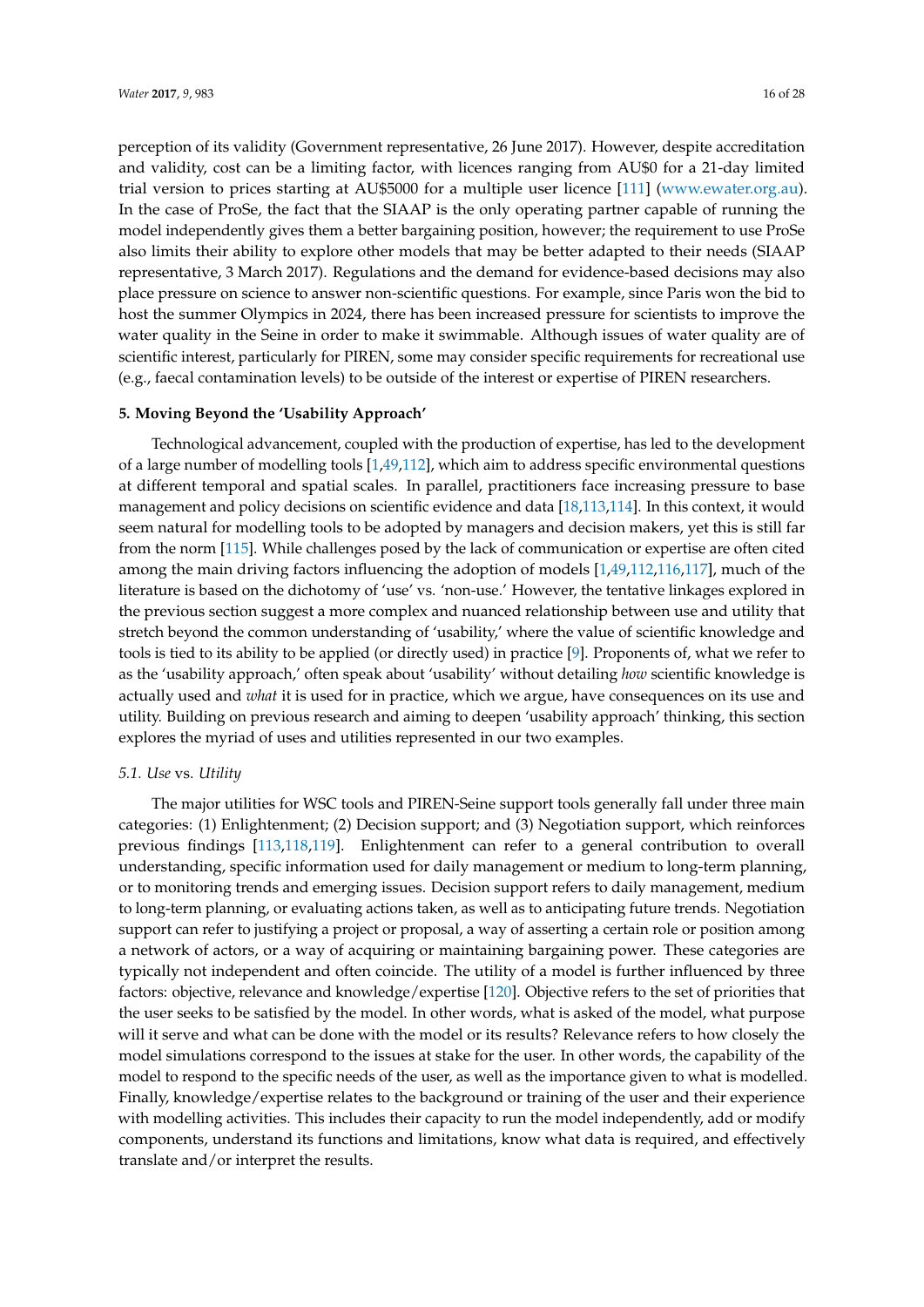#### *5.2. User Involvement 5.2. User Involvement*

In addition to the various utilities listed above, model use was found to be better represented as In addition to the various utilities model above, model use was found to be better represented as<br>a spectrum based on four levels of user involvement [\[120\]](#page-27-5) ranging from: a spectrum based on four levels of user involvement [120] ranging from:

- Direct++, which indicates total mastery of the model; Direct++, which indicates total mastery of the model;
- Direct+, which refers to independent model use without being able to change the model itself; Direct+, which refers to independent model use without being able to change the model itself;
- Direct, which refers to a good understanding of what is being modelled while retaining limited Direct, which refers to a good understanding of what is being modelled while retaining limited involvement in the modelling process; to involvement in the modelling process; to
- Non-Direct, which refers to complete detachment from modelling activities. Non-Direct, which refers to complete detachment from modelling activities.

In Direct++, users can run the model independently, have access to input data, run simulations In Direct++, users can run the model independently, have access to input data, run simulations and are capable of making changes to the model itself (to the code, parameters, etc.). Next, Direct+ and are capable of making changes to the model itself (to the code, parameters, etc.). Next, Direct+ users understand how the model works; they can run simulations by themselves and may participate in the development of a model but are not able to make changes to it themselves. Direct use refers to users who have a good understanding of what is modelled and may participate in the elaboration of scenarios but are not involved in the modelling process itself. This type of user typically requests studies from experts and prefers to use the results instead of investing in in-house modelling expertise. Finally, there is Non-Direct use, where users are removed from the modelling process but can still benefit indirectly, as the knowledge produced by models is diffused into the global domain. A general framework outlining the relationships between use and utility from our two examples is found in Figure [1](#page-16-0) below.

<span id="page-16-0"></span>

| <b>DIRECT ++</b>                                                                                                                                                                                                                                                                                | <b>DIRECT+</b>                                                                                                                                                                                                                                                                                               | <b>DIRECT</b>                                                                                                                                                                                                                                                                              | <b>NON-DIRECT</b>                                                                                                                                                                                                                                                                             |
|-------------------------------------------------------------------------------------------------------------------------------------------------------------------------------------------------------------------------------------------------------------------------------------------------|--------------------------------------------------------------------------------------------------------------------------------------------------------------------------------------------------------------------------------------------------------------------------------------------------------------|--------------------------------------------------------------------------------------------------------------------------------------------------------------------------------------------------------------------------------------------------------------------------------------------|-----------------------------------------------------------------------------------------------------------------------------------------------------------------------------------------------------------------------------------------------------------------------------------------------|
| I have access to or<br>↘<br>provide data, or<br>use data that is<br>provided to me<br>$\geq$ 1 can enter this<br>data into the<br>model myself<br>I can run<br>⋗<br>simulations<br>independently<br>I am capable of<br>➤<br>making changes to<br>the model (to its<br>code, parameters.<br>etc. | I have a perfect<br>understanding of<br>what is modelled<br>I have access to or<br>provide data, or<br>use data that is<br>provided to me<br>I can run<br>⋗<br>simulations<br>independently<br>I contribute to the<br>↘<br>development and<br>evolution of the<br>model but cannot<br>make changes<br>myself | I have a good<br>understanding of<br>what is modelled<br>I may provide data<br>to modellers or<br>ask specific<br>questions for<br>modellers to<br>answer<br>I may participate in<br>the elaboration of<br>scenarios<br>$\triangleright$ I do not run any<br>simulations with<br>the model | $\triangleright$ I have nothing to<br>do with modelling<br>$\checkmark$<br>I do not run<br>simulations or ask<br>anything of<br>modellers<br>However, I may<br>⋗<br>benefit from the<br>knowledge<br>produced by<br>modelling, which<br>diffuses into the<br>global knowledge<br>of my domain |
| <b>Enlightenment</b>                                                                                                                                                                                                                                                                            | <b>Negotiation Support</b>                                                                                                                                                                                                                                                                                   | <b>Decision Support</b>                                                                                                                                                                                                                                                                    | <b>Enlightenment</b>                                                                                                                                                                                                                                                                          |

**Figure 1.** General Framework for Use and Utility Integrating User Involvement. **Figure 1.** General Framework for Use and Utility Integrating User Involvement.

# *5.3. Integration and Application of Concepts 5.3. Integration and Application of Concepts*

Of the numerous modelling tools that were either developed and/or used by PIREN over the Of the numerous modelling tools that were either developed and/or used by PIREN over the past few decades, only two models (Seneque and ProSe) were identified as being used directly (at past few decades, only two models (Seneque and ProSe) were identified as being used directly (at one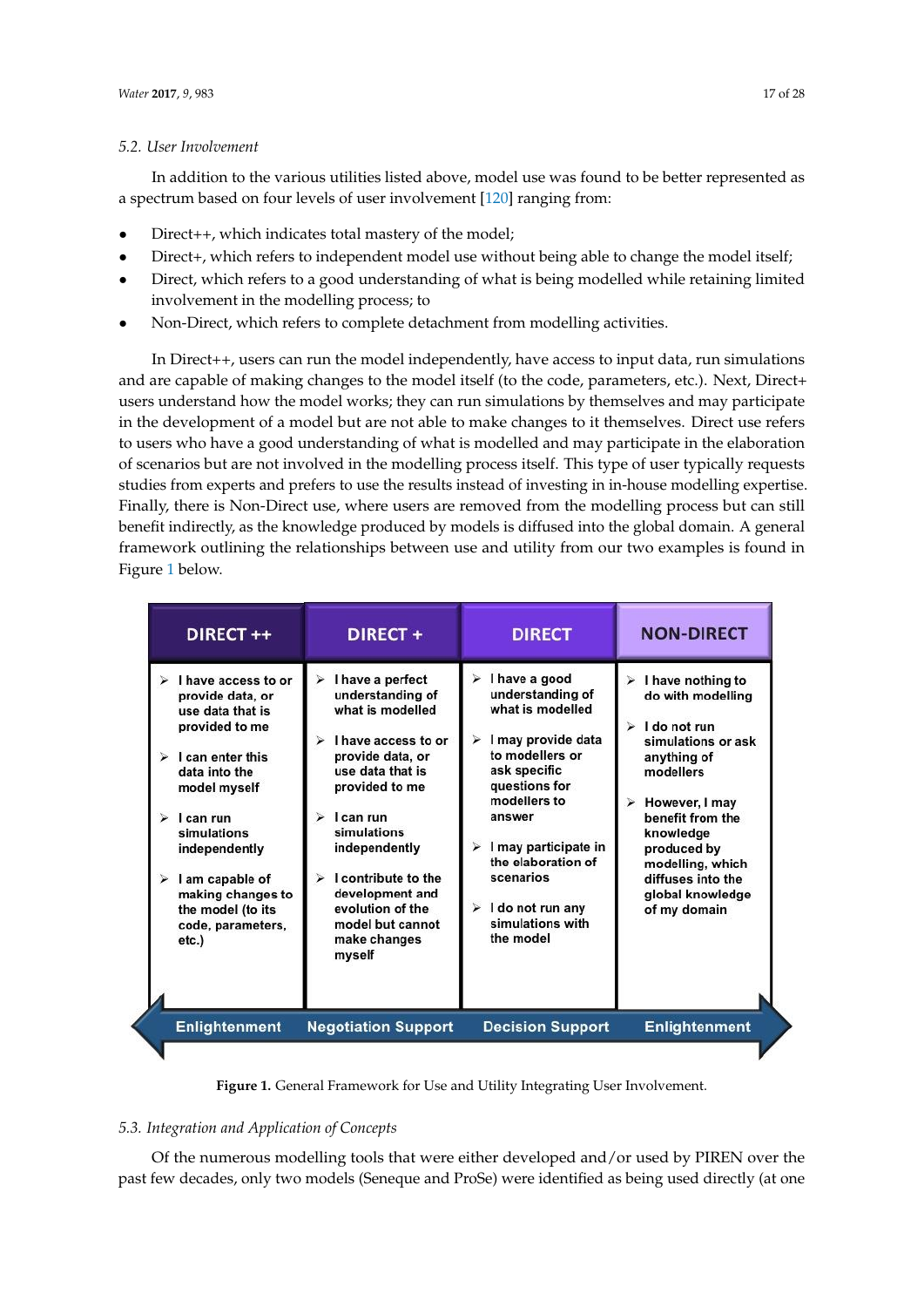time or another) by an operational partner, while one of the two (ProSe) is still in regular use today, suggesting greater 'non-use' of PIREN support tools. In retrospect, we could say that this is due to the fact that PIREN models are too academic and not 'user-friendly', rendering them less usable and therefore less useful. However, while this may be true in some cases, many of the partners interviewed maintained that the knowledge and tools produced by PIREN were integral to their work. We can explain this discrepancy by combining use, utility and user involvement into a general framework (Figure [1\)](#page-16-0), which represents empirical findings from both examples. Within this framework, most users tend to fall on opposite ends of the spectrum: the majority of researchers involved in modelling activities are considered Direct++ users, while most operational partners are considered Non-Direct users, with the exception of the SIAAP who is a Direct+ user of the model ProSe. Although some models are occasionally used for decision and negotiation support, the main utility of PIREN support tools is for enlightenment, which explains why most partners find the tools useful even if they do not use them (directly). Although enlightenment is a fundamental utility of all types of uses, more prominent examples are found at the opposite ends of the spectrum in Direct++ and Non-Direct uses. For example, researchers make simulations with models (Direct++) to gain a deeper understanding of the transfer of micropollutants in the basin. While this information is relevant to operational partners, the science may not be at the point where it can be translated into action, or, similarly, the regulations may not have caught up with the science. Monitoring these research activities (Non-Direct) in the meantime will help to guide future planning by anticipating these emerging trends. On the flipside, CRCWSC aims to produce modelling tools that are adopted (directly) by water managers and decision makers. Using the general framework, we can say that most of the researchers are Direct++ users, while most industry partners are (or aim to be) Direct+ or Direct users. While models such as MUSIC have achieved this objective, it is too early to say whether newer tools such as DAnCE4Water or the WSC Toolkit will share the same success.

Compared to CRCWSC, the uses and utilities found within PIREN appear to be more varied. In both examples, Direct++ users tend to be researchers or model developers, while the knowledge they produce can be useful for researchers and industry partners of all user types for enlightenment. For example, in the case of PIREN, MODCOU is considered a research model (mostly Direct++ and Direct+ uses), yet the results are used by the AESN (mostly Direct or Non-Direct uses) to monitor and identify trends, which allows them to develop more adaptive climate change strategies (AESN representative, 8 June 2016). While most of the WSC models are aimed at Direct and Direct+ uses by industry partners, there is only one current instance of a Direct+ use within PIREN (case of the SIAAP who uses ProSe for enlightenment, decision and negotiation support). While most models serve an enlightenment function, the SIAAP also uses ProSe to support decisions (e.g., when sizing infrastructure and implementing new projects) as well as negotiation support, since they are required to justify proposals to the regulating authority using ProSe (SIAAP representative, 27 June 2016). Despite having in-house capacity to run the model independently and contributing to model development and data collection, practitioners are not able to change the code and must turn to researchers for specific requests (PIREN-Seine researcher, 28 April 2016). In Australia, MUSIC is a similar example of a Direct+ use by industry partners. As it has become the industry standard, using MUSIC to support decisions and justify proposals, though not always required, is beneficial (CRCWSC researcher, 9 June 2017). Direct uses are also common within the PIREN, in cases where partners ask for a specific study to be conducted. For example, when the AESN uses STICS-MODCOU to evaluate nitrates and pesticide flows in a specific aquifer (AESN representative, 8 June 2016).

While uncertainty related to modelling was rarely explicitly discussed, findings in both examples suggested that the 'acceptability' of uncertainty was implicitly informed by its use and utility. Direct and Direct+ users in PIREN were more concerned with quantifying uncertainty, as the stakes were relatively higher. An underestimation of pipe sizing by the SIAAP could, for example, directly contribute to major flooding in dense urban areas resulting in high economic, social and environmental costs. Failure to account for model uncertainty in these cases could also undermine project proposals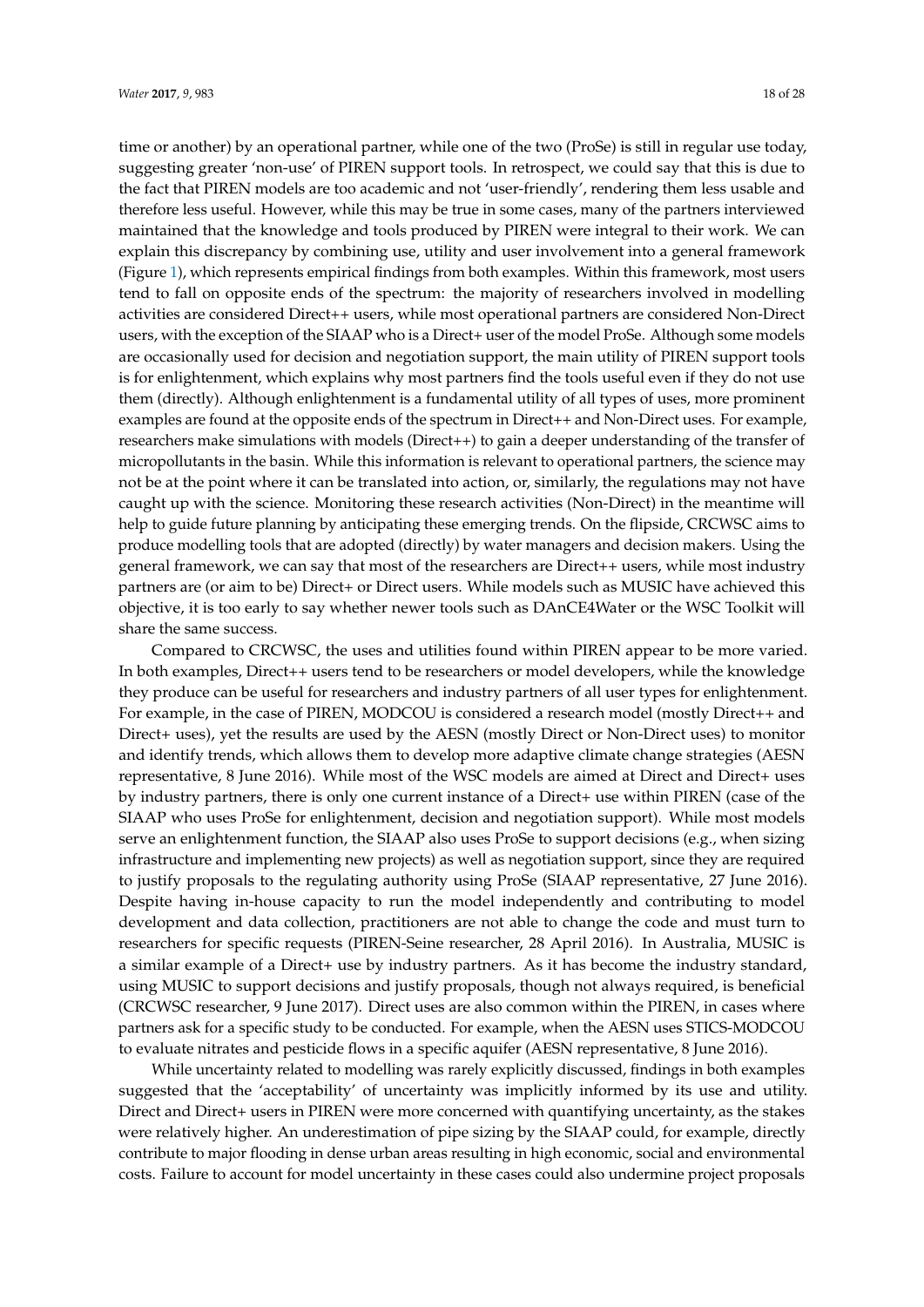based on modelling results, which in turn, undermines their negotiating power as it calls into question the expertise. On the other hand, the technical expertise required of these user types allows them to maintain trust in the model, by knowing what you can and cannot trust (SIAAP representative, 29 November 2016). Conversely, Non-Direct users may also maintain a high level of trust in the models despite a lack of technical expertise. In this case, trust is not in knowing *what* to trust (in the model) but rather, *whom* you can trust (experts) (DRIEE representative, 12 May 2016). For CRCWSC, uncertainty was considered 'more acceptable' (implicitly) in strategic planning tools such as DAnCE4Water. Since its intended use is to explore a range of possible future scenarios, the high level of associated uncertainty is a given (CRCWSC researcher, 14 June 2017).

Despite research and practice becoming increasingly collaborative processes, several studies continue to highlight the weak correlation between scientific production and use in practice. For example, through an empirical analysis of 20 scientific assessments co-produced by researchers and decision makers, Weichselgartner and Kasperson [\[27\]](#page-23-1) revealed that decision makers did not sufficiently draw from available research-based knowledge, while at the same time, the knowledge produced by researchers was not sufficiently usable (directly). In another example, Holmes and Clark [\[28\]](#page-23-19) analysed the studies conducted by the Environment Research Funders' Forum (ERFF) in the United Kingdom, pointing out that there was still significant lag time between current practice and guidance. Similarly, in their assessment of management practices in the Columbia River Basin, Callahan et al. [\[29\]](#page-23-2) found that climate forecasts were significantly underutilised by managers despite their potential to support their ability to manage water resources in the face of increased climate variability.

The general framework of use and utility provided in Figure [1](#page-16-0) extends the concept of use and utility from the strict dichotomy common to 'usability approach' thinking to a spectrum of uses and utilities that are found in examples such as PIREN and CRCWSC. Maintaining this dichotomy could lead some to develop solutions that are counteractive to their objective of increasing the adoption of modelling tools by practitioners and decision-makers. For example, a simplified model with a user-friendly interface may seem like a logical solution to overcome issues of communication and lack of expertise between researchers and practitioners. However, it may be of little use to a practitioner who requires a complex model to answer specific questions, but does not want to invest the time and resources towards in-house expertise. A better understanding of the nuanced relationship between use and utility can therefore support the development of tools that are more adapted to the needs of practitioners and decision-makers, according to what is needed (the model itself or the results), how they are used (level of user involvement), and what they are used for (justify proposals, monitor trends, etc.). While there is no one-size-fits-all solution (nor do we advocate for one), our analysis may help identify key points to consider when assessing the use and utility of modelling tools to better support water resources management, policy, and planning decisions.

Furthermore, discussion on how to produce 'usable' science could benefit from more in-depth analyses of specific examples. The fundamental difference between the CRC for Water Sensitive Cities and the PIREN-Seine is their objective and approach, which has resulted in different tools with different purposes. On one hand, the CRC for Water Sensitive Cities has taken a more market or policy driven approach, resulting in the production of more 'operational' tools, as well as active involvement from developers, water actors, local councils, and state governments (CRCWSC researcher, 9 June 2017). Not only does this promote research that is directly 'usable' for policy, it also establishes a target audience and a built-in user base (Australian water utility representative, interview 27 July 2017). In addition to decision support, WSC tools are designed with the specific (and arguably political) objective of achieving water sensitive cities in mind. In the case of MUSIC, its development and use as a compliance tool further entrenches the intimate relationship between science and policy, by creating both supply and demand (CRCWSC researcher, 9 June 2017). On the other hand, the PIREN-Seine has traditionally focused on the production of research and research tools as a primary objective to enlighten policy and planning decisions (PIREN researcher, 29 June 2016). Whereas CRCWSC takes an active role in policy, PIREN prefers the role of policy supporter rather than direct advisor, resulting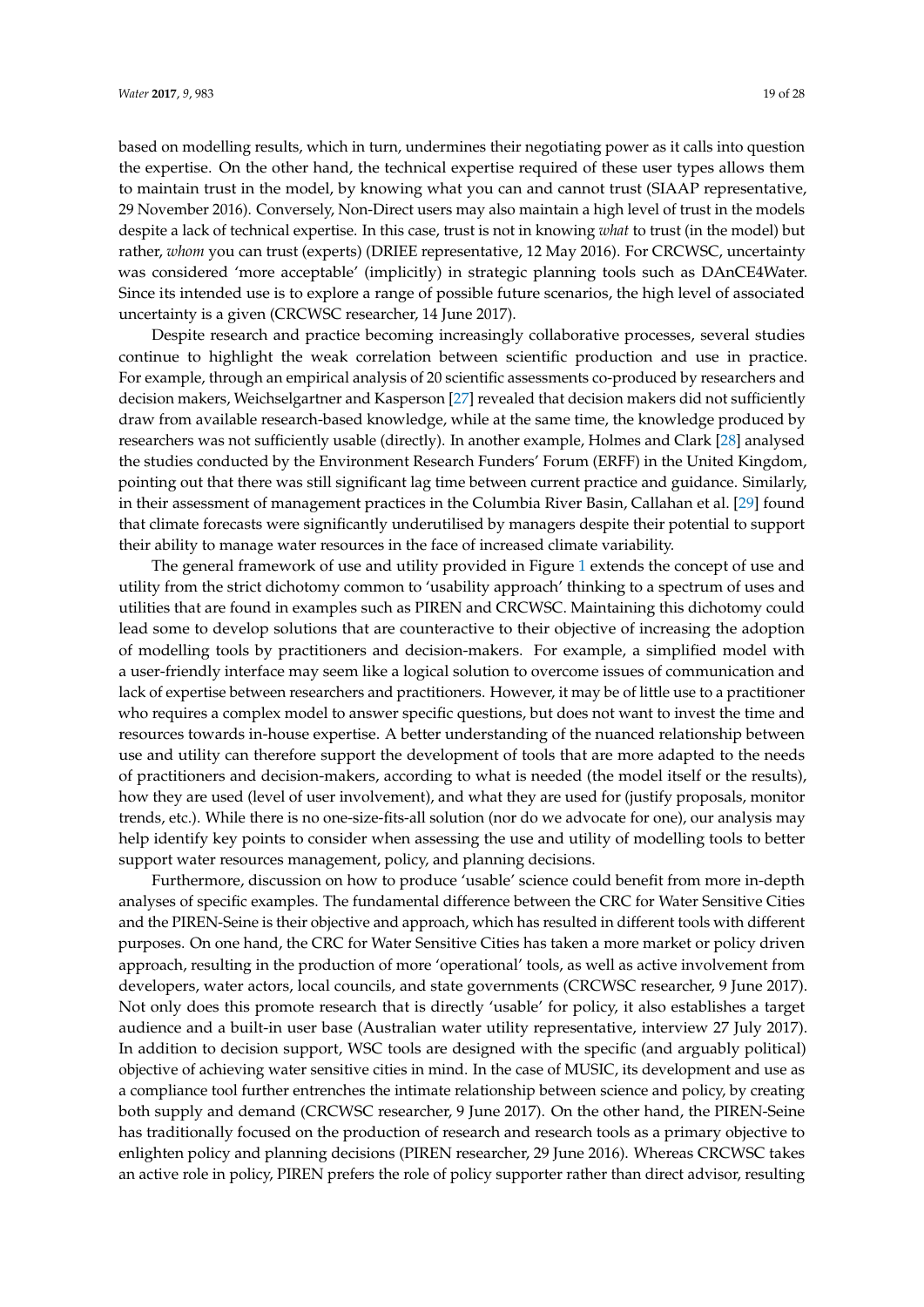in mostly 'research' tools and knowledge that is often difficult to translate to action and with an impact on policy that is not as easily quantifiable. However, the example of ProSe illustrates how a 'research' tool can also be 'operational' when mutual interest and supporting structures are strategically aligned (SIAAP representative, 27 June 2016).

While some commonalities can be extrapolated, our analysis of the specific organisational configurations and context-dependent drivers supports findings of previous authors [\[10](#page-22-6)[,12\]](#page-22-8) who stress the importance of moving beyond the traditional 'linear' model of research use, and advocate for a better account of the complex and nuanced interactions which take place at the science-policy interface. Vogel et al. [\[107\]](#page-26-13) suggest we begin by reimagining these relationships in terms of 'spider webs', which are 'composed of nodes and a multitude of ephemeral linkages' (p. 360). Commonly held perceptions concerning the production of 'usable' knowledge and tools for management and policy tends to oversimplify the problem [\[2,](#page-22-1)[10,](#page-22-6)[12,](#page-22-8)[107\]](#page-26-13), which, in turn, limits opportunities for overcoming this fundamental challenge. Attempts to tackle this issue would therefore benefit from reframing the discussion to include and embrace the diversity that exists in modelling, which will not only provide a more informed understanding, but also help guide the development of knowledge and tools that are more adapted to different user needs. While the debate over scientific complexity vs. usability is still valid for specific models, it does not always need to be a trade-off. Instead, we can think of models as having different forms and functions, which can be used to complement one another or at different stages of the workflow to support different levels of planning and action (CRCWSC researcher, 6 June 2017; CRCWSC researcher, 20 June 2017). For example, deterministic models or real-time control for short to medium term management and planning and modelling platforms for longer-term planning and strategic thinking.

While each program uses a different approach, both are moving towards the idea of co-construction through collaborative scenario building and the use of modelling chains and/or integrated modelling platforms to address industry demands. On one hand, this is a logical choice, as scenario building and strategic modelling can support more robust and adaptive strategies (CRCWSC researcher, 14 June 2017). On the other, focus on 'co-construction' over 'co-production' may be considered a strategic choice, since a strict focus on the co-production of modelling tools requiring researchers and practitioners to invest heavily in time and resources, may not end up being very productive (PIREN researcher, 29 June 2016). Therefore, changing the discourse to the concept of co-construction of scenarios rather than co-production of models may allow for a more effective collaborative exchange as well as a more efficient use of resources. Partners may still be involved in the development of modelling tools, by providing feedback or as 'beta-testers' but the technical development (e.g., changing the code, adding parameters) resides with the researchers, who have the technical expertise. This way, each side plays to its strengths, while enhanced communication and understanding can be facilitated through interactive spaces such as workshops, seminars and working groups [\[10](#page-22-6)[,107\]](#page-26-13).

Finally, a more efficient science-policy relationship may benefit from a shifted focus from knowledge transfer to knowledge brokering [\[121–](#page-27-6)[123\]](#page-27-7), which helps ensure appropriate translation of research findings and facilitates the creation, sharing, and use of knowledge [\[124\]](#page-27-8). Knowledge brokers have played a key role in the dissemination of the work of the CRC for Water Sensitive Cities, helping to bring together different stakeholders towards the same objectives and increasing their impact on policy (CRCWSC researcher, 25 June 2017). In both cases, knowledge brokering would enhance the use and utility of modelling tools by helping developers understand user needs and helping users understand the objectives and limitations of the model. Modelling chains and platforms may be considered effective 'boundary objects,' by linking different modules together to tackle questions that are relevant to both research and policy. The same can be said of scenario building through strategic thinking exercises facilitated by these tools. In this context, the use and utility of the model itself is less of a concern, since the purpose is not to produce a specific outcome but rather to co-conceptualize and envision a range of possible outcomes. This allows different actors to come together and explore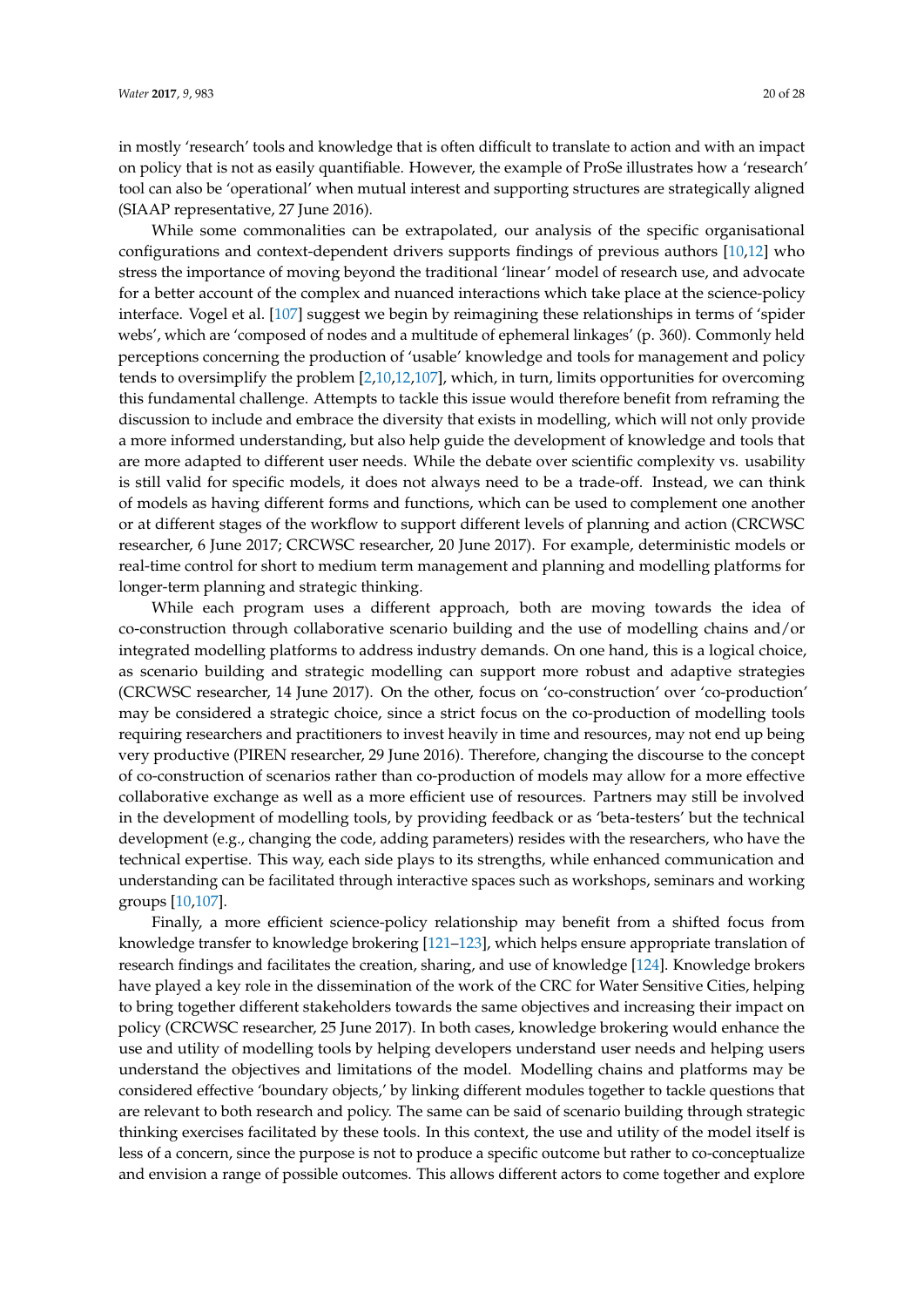different strategies in a more neutral setting. Whether it is used directly or indirectly, collaborative scenario building and the use of modelling chains and/or platforms may prove to be a more effective path to enhancing the use and usability of scientific knowledge in practice.

#### **6. Conclusions**

Science and policy have become increasingly interdependent and science-policy collaborations more common, yet clear pathways for producing 'usable' scientific knowledge and tools remain uncertain. A novel approach based on an empirical analysis was used in the context of two boundary organisations in France and Australia to explore the tentative links between program strategy and the use and utility of modelling tools. Organisational configurations and context-specific drivers of: (1) objective and expertise; (2) knowledge and tools and; (3) support structures were identified as primary factors. Empirical findings highlighted a complex and nuanced relationship between use and utility, which suggests the need to go beyond 'usability approach' thinking. Further insight was also given into the role played by boundary organisations in bringing together relevant actors, facilitating formal and informal exchanges and building capacity, credibility, salience and legitimacy, suggesting that knowledge brokering and coordinated strategies which effectively integrate inter-, extra-, and intra-boundary activities would likely enhance use and utility. An exploration of the layered complexities between use and utility also suggests that added social value is created through mediated interactions and exchanges, which are facilitated by boundary organisations. The trend towards collaborative scenario building and the use of modelling chains and/or interactive modelling platforms offers ways of framing these interactions to better support management, policy and planning decisions. In this way, models may become a tool for communication and mediation between various actors, serving as a common reference point for co-conceptualising robust and adaptive strategies towards a shared vision of water resources management.

**Acknowledgments:** This study was co-funded by the PIREN-Seine program, École Nationale des Ponts et Chaussées, University of Paris East and LABEX Futurs Urbains in France, in cooperation with the Cooperative Research Centre for Water Sensitive Cities in Australia. The authors would like to extend their gratitude to all researchers and partners who graciously contributed valuable time, insight and knowledge to this research.

**Author Contributions:** N.C. and P.M.B drafted and edited the manuscript, with P.M.B. contributing heavily to the data and analysis on the Australian side. N.C. conducted interviews and provided anecdotal observation; R.M., C.B. and J.F.D. helped to formulate the theories and frameworks used and contributed to the analysis of the data on the French side.

**Conflicts of Interest:** The authors declare no conflict of interest.

# **Appendix A. Interview Question Guide**

| Background/History |  |
|--------------------|--|
|--------------------|--|

| What is your involvement in the PIREN-Seine/CRC for Water Sensitive Cities?              |
|------------------------------------------------------------------------------------------|
| How did you get involved?                                                                |
| How long have you been involved?                                                         |
| How did the program get started? (Ex. Demand from researchers, industry or government?)  |
| What is your background/training/experience?                                             |
| How would you describe the relationship between researchers and partners in the program? |
| Do you think science should play a role in influencing policy?                           |
| How is the program funded?                                                               |
| Who finances it?                                                                         |
| How much funding does the program have in total?                                         |
| How much does each partner contribute?                                                   |
| What are the financial obligations from both sides?                                      |
| In general, do you think there's a large gap between research and policy?                |
| How does the program help to overcome this?                                              |
| What could be improved?                                                                  |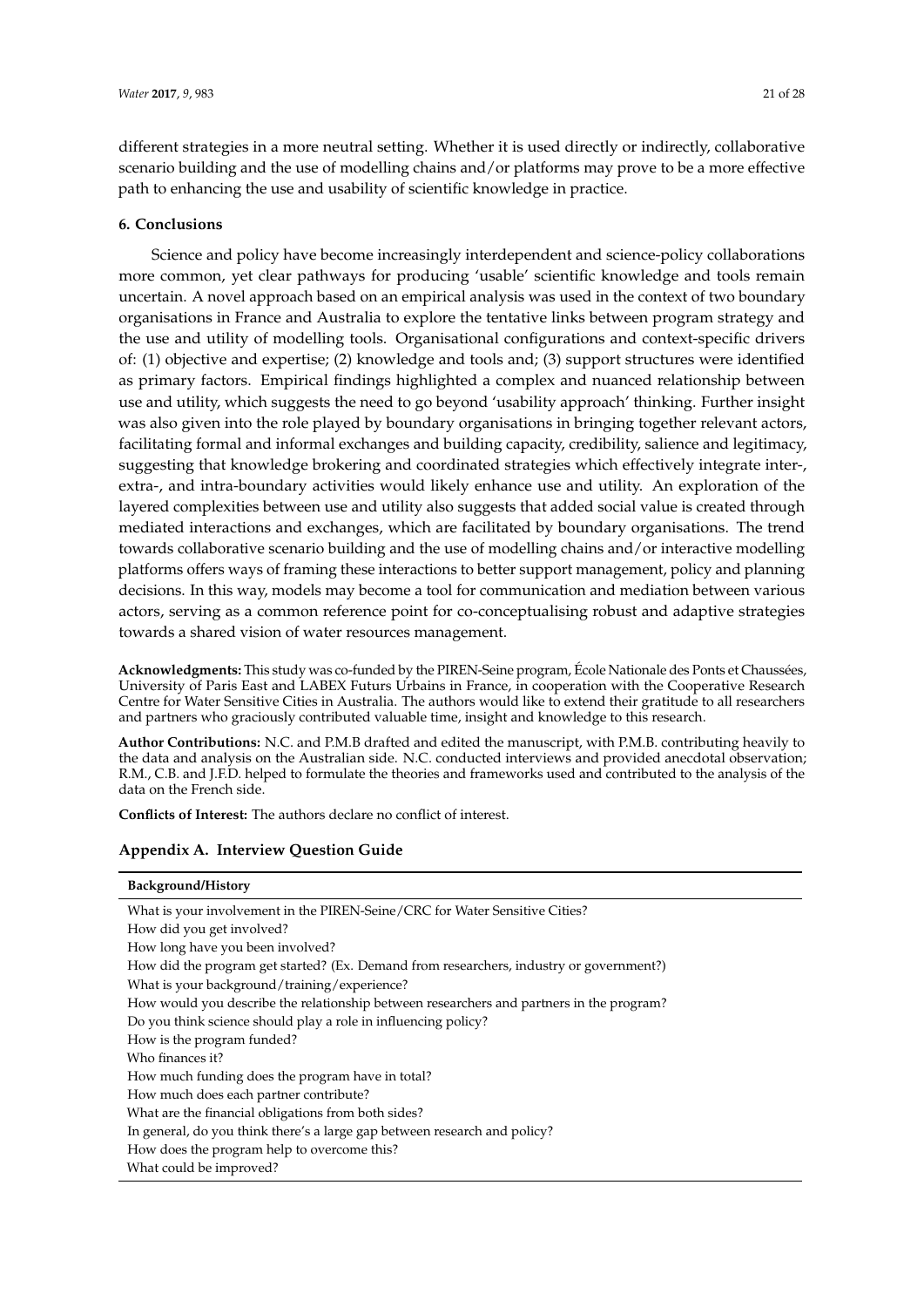#### **Models: Development, Evolution, Use**

Were you involved in the development of any modelling tools? Which ones? How were you involved? (Ex. did you develop the code, a module, provide feedback, etc.) Who was involved in the development? (Ex. research teams, universities, institutions, partners, etc.) How were the different actors involved? (Ex. funding, feedback, research, etc.) What was the reason/need for developing this model? Were there other models that existed at the time that could have done the same thing? If so, why develop a new model instead of using the existing one? What were the main challenges in developing this model? How has the model evolved? (Ex. different modules, more functionality, etc.) What are the advantages/limits of the model? Who uses the model? Which actors? (Ex. Specific researchers, partners) How do you use the model? What does the model allow you to do, that you could not do (or not as easily do) without? Do you run the model yourself or do you use the results? What are some of the challenges in using this model? Would you say it is easy to use for someone without training/expertise in modelling? Would you prefer to be able to use the model yourself or just use the results? Is the model used outside of the context of this program? Do the outputs of the model meet the needs/demands of the user? If not, what could be improved? Would you say it's more of a research model or an operational model? What do you consider to be a 'research' or 'operational' model? What type of user is the model designed for? What type of use is the model designed for? Can you think of any models that were developed within the context of the program but were not used or forgotten over time? Would you say there's a big industry demand for modelling tools? What types of tools are they looking for? (Ex. deterministic models, planning and visualisation tools, etc.) **Trust/Uncertainty** What do you need in order to 'trust' a model?

How is uncertainty taken into account in the modelling process/decision-making process?

Do partners ask for specific information on uncertainty?

What is considered to be an 'acceptable' level of uncertainty and how is this determined?

Can you think of a time where modelling results or the model itself were put into question?

Does the lack of available/reliable data pose a problem for you in trusting the model?

Would you say there is generally a lot of trust in modelling?

Would you prefer to have a model with a high level of associated uncertainty or to not have a model at all?

# **Scenarios**

What simulations/scenarios were made with this model?

Who is involved in the construction of a scenario?

How do you determine which scenarios to test?

Out of an infinite number of possible future scenarios, how do you decide on the plausible scenarios to test?

#### **Role of Modelling in Decision-Making**

When are models used/their results taken into account in the decision-making process?

Besides modelling, what other factors influence the final decision?

Do you use this model more for daily management, or long-term planning?

Is it required by the regulating authority to use this model?

Can you give me specific examples of when the model (or its results) was used to make a decision?

Do you think that the knowledge/tools produced by this program have a big influence on policy in the country?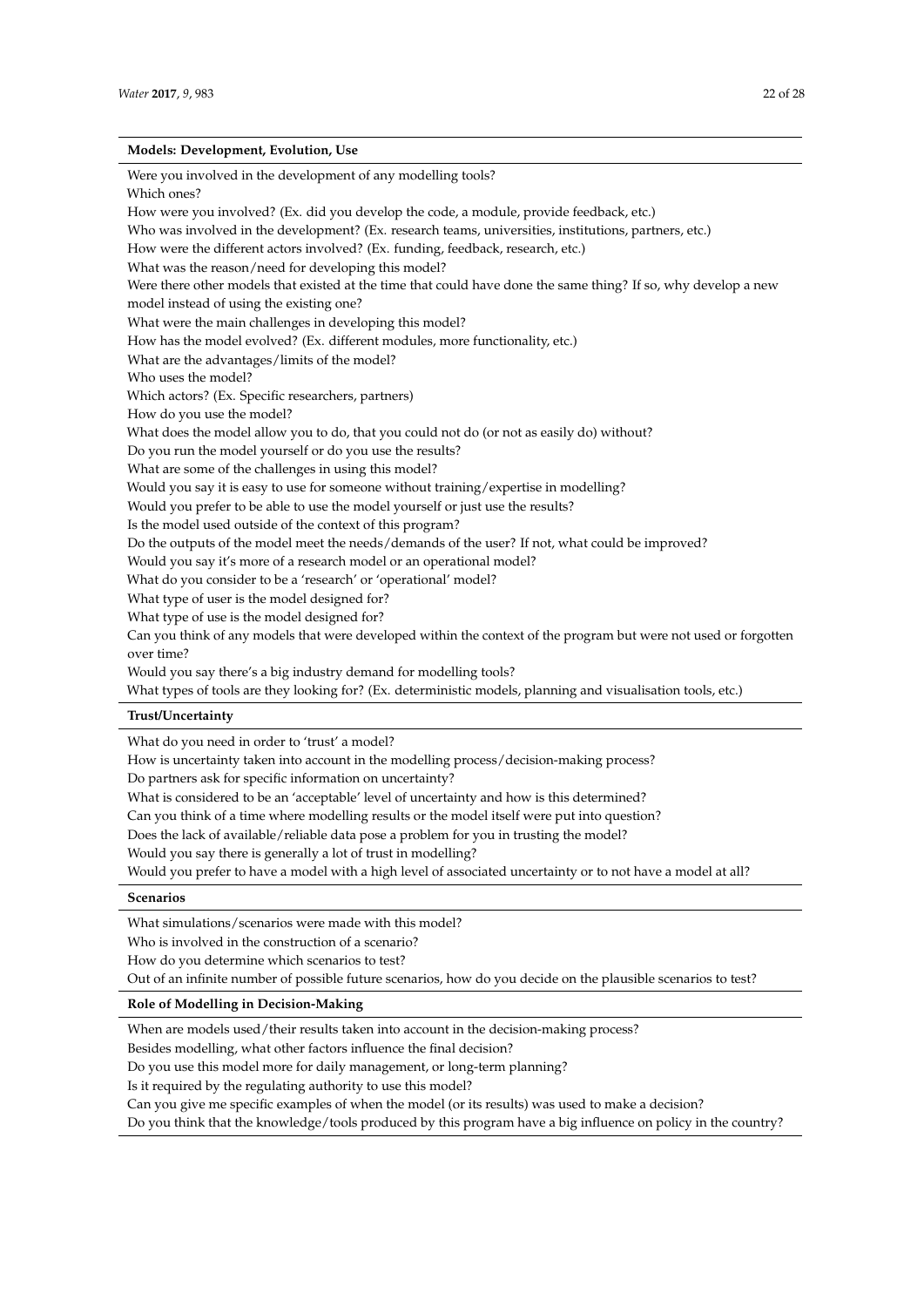# **References**

- <span id="page-22-0"></span>1. Liu, Y.; Gupta, H.; Springer, E.; Wagener, T. Linking science with environmental decision making: Experiences from an integrated modeling approach to supporting sustainable water resources management. *Environ. Model. Softw.* **2008**, *23*, 846–858. [\[CrossRef\]](http://dx.doi.org/10.1016/j.envsoft.2007.10.007)
- <span id="page-22-1"></span>2. McNie, E.C. Reconciling the supply of scientific information with user demands: An analysis of the problem and review of the literature. *Environ. Sci. Policy* **2007**, *10*, 17–38. [\[CrossRef\]](http://dx.doi.org/10.1016/j.envsci.2006.10.004)
- <span id="page-22-2"></span>3. Haas, P. When Does Power Listen to Truth? A Constructivist Approach to the Policy Process. Available online: <http://www.ingentaconnect.com/content/routledg/rjpp/2004/00000011/00000004/art00001> (accessed on 30 October 2017).
- <span id="page-22-3"></span>4. Cash, D.; Clark, W.C. From Science to Policy: Assessing the Assessment Process. *John F. Kennedy School of Government Faculty Research Working Papers Series* **2001**. [\[CrossRef\]](http://dx.doi.org/10.2139/ssrn.295570)
- <span id="page-22-12"></span>5. Cash, D.; Clark, W.C.; Alcock, F.; Dickson, N.; Eckley, N.; Jäger, J. Salience, Credibility, Legitimacy and Boundaries: Linking Research, Assessment and Decision Making. *SSRN Electron. J.* **2003**. [\[CrossRef\]](http://dx.doi.org/10.2139/ssrn.372280)
- <span id="page-22-9"></span>6. Guston, D. Boundary Organizations in Environmental Policy and Science: An Introduction. *Sci. Technol. Hum. Values* **2001**, *26*, 399–408. [\[CrossRef\]](http://dx.doi.org/10.1177/016224390102600401)
- 7. Sarkki, S.; Niemela, J.; Tinch, R.; van den Hove, S.; Watt, A.; Young, J. Balancing credibility, relevance and legitimacy: A critical assessment of trade-offs in science-policy interfaces. *Sci. Public Policy* **2014**, *41*, 194–206. [\[CrossRef\]](http://dx.doi.org/10.1093/scipol/sct046)
- <span id="page-22-4"></span>8. White, D.D.; Wutich, A.; Larson, K.L.; Gober, P.; Lant, T.; Senneville, C. Credibility, salience and legitimacy of boundary objects: Water managers' assessment of a simulation model in an immersive decision theater. *Sci. Public Policy* **2010**, *37*, 219–232. [\[CrossRef\]](http://dx.doi.org/10.3152/030234210X497726)
- <span id="page-22-5"></span>9. Lemos, M.C.; Kirchhoff, C.; Ramprasad, V. Narrowing the Climate Information Usability Gap. *Nat. Clim. Chang.* **2012**, *2*, 789–794. [\[CrossRef\]](http://dx.doi.org/10.1038/nclimate1614)
- <span id="page-22-6"></span>10. Nutley, S.M.; Walter, I.; Davies, H.T.O. *Using Evidence: How Research Can Inform Public Services*; Policy Press: Bristol, England, 2007; ISBN 978-1-86134-664-3.
- <span id="page-22-7"></span>11. van den Hove, S. A rationale for science–policy interfaces. *Futures* **2007**, *39*, 807–826. [\[CrossRef\]](http://dx.doi.org/10.1016/j.futures.2006.12.004)
- <span id="page-22-8"></span>12. Young, J.C.; Waylen, K.A.; Sarkki, S.; Albon, S.; Bainbridge, I.; Balian, E.; Davidson, J.; Edwards, D.; Fairley, R.; Margerison, C.; et al. Improving the science-policy dialogue to meet the challenges of biodiversity conservation: having conversations rather than talking at one-another. *Biodivers. Conserv.* **2014**, *23*, 387–404. [\[CrossRef\]](http://dx.doi.org/10.1007/s10531-013-0607-0)
- <span id="page-22-10"></span>13. Jasanoff, S.S. Contested Boundaries in Policy-Relevant Science. *Soc. Stud. Sci.* **1987**, *17*, 195–230. [\[CrossRef\]](http://dx.doi.org/10.1177/030631287017002001)
- <span id="page-22-11"></span>14. Gieryn, T.F. *Boundaries of Science*; Springer: Berlin, Germany, 1995; pp. 293–332. [\[CrossRef\]](http://dx.doi.org/10.1007/978-1-349-25249-7_12)
- <span id="page-22-13"></span>15. Jasanoff, S. Procedural choices in regulatory science. *Technol. Soc.* **1995**, *17*, 279–293. [\[CrossRef\]](http://dx.doi.org/10.1016/0160-791X(95)00011-F)
- <span id="page-22-14"></span>16. Star, S.L.; Griesemer, J.R. Institutional Ecology, "Translations" and Boundary Objects: Amateurs and Professionals in Berkeley's Museum of Vertebrate Zoology, 1907–39. *Soc. Stud. Sci.* **1989**, *19*, 387–420. [\[CrossRef\]](http://dx.doi.org/10.1177/030631289019003001)
- <span id="page-22-15"></span>17. Leigh Star, S. This is Not a Boundary Object: Reflections on the Origin of a Concept. *Sci. Technol. Hum. Values* **2010**, *35*, 601–617. [\[CrossRef\]](http://dx.doi.org/10.1177/0162243910377624)
- <span id="page-22-16"></span>18. Argent, R.M.; Perraud, J.-M.; Rahman, J.M.; Grayson, R.B.; Podger, G.M. A new approach to water quality modelling and environmental decision support systems. *Environ. Model. Softw.* **2009**, *24*, 809–818. [\[CrossRef\]](http://dx.doi.org/10.1016/j.envsoft.2008.12.010)
- <span id="page-22-17"></span>19. Dictionary by Merriam-Webster: America's Most-Trusted Online Dictionary. Available online: [https://www.](https://www.merriam-webster.com/) [merriam-webster.com/](https://www.merriam-webster.com/) (accessed on 30 October 2017).
- <span id="page-22-18"></span>20. Sarewitz, D.; Pielke, R.A. The neglected heart of science policy: Reconciling supply of and demand for science. *Environ. Sci. Policy* **2007**, *10*, 5–16. [\[CrossRef\]](http://dx.doi.org/10.1016/j.envsci.2006.10.001)
- 21. Jacobs, K. *Connecting Science, Policy and Decision-making: A Handbook for Researchers and Science Agencies*; National Oceanic and Atmospheric Administration, Office of Global Programs: Silver Spring, MD, USA, 2002.
- 22. Xu, Y.-P.; Booij, M.J.; Mynett, A.E. An appropriateness framework for the Dutch Meuse decision support system. *Environ. Model. Softw.* **2007**, *22*, 1667–1678. [\[CrossRef\]](http://dx.doi.org/10.1016/j.envsoft.2007.01.002)
- 23. Castelletti, A.; Soncini-Sessa, R. A procedural approach to strengthening integration and participation in water resource planning. *Environ. Model. Softw.* **2006**, *21*, 1455–1470. [\[CrossRef\]](http://dx.doi.org/10.1016/j.envsoft.2005.07.013)
- 24. Brown Gaddis, E.J.; Vladich, H.; Voinov, A. Participatory modeling and the dilemma of diffuse nitrogen management in a residential watershed. *Environ. Model. Softw.* **2007**, *22*, 619–629. [\[CrossRef\]](http://dx.doi.org/10.1016/j.envsoft.2005.12.027)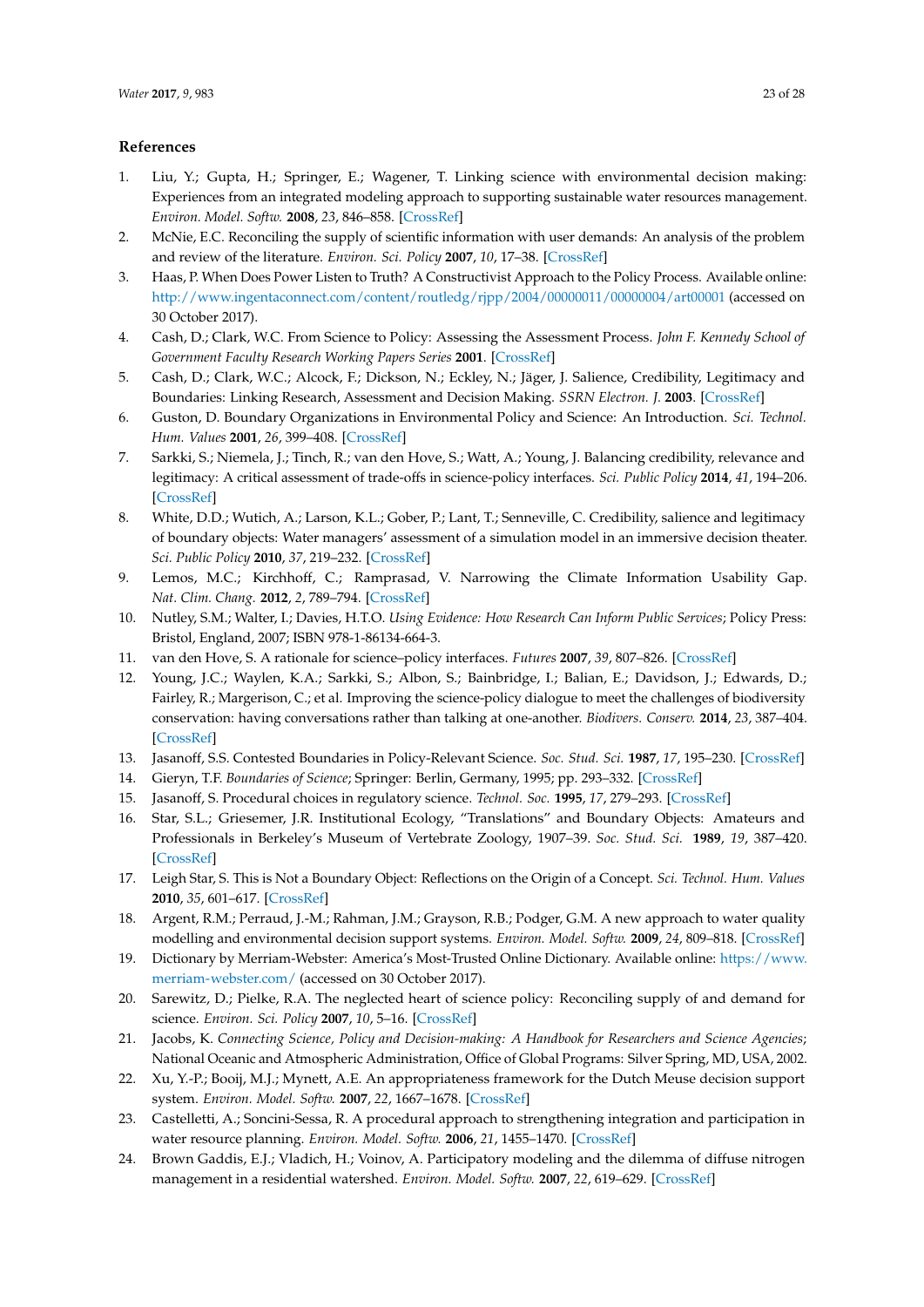- 25. Dilling, L.; Lemos, M.C. Creating usable science: Opportunities and constraints for climate knowledge use and their implications for science policy. *Glob. Environ. Chang.* **2011**, *21*, 680–689. [\[CrossRef\]](http://dx.doi.org/10.1016/j.gloenvcha.2010.11.006)
- <span id="page-23-0"></span>26. Jacobs, K.; Garfin, G.; Lenart, M. More than just Talk: Connecting science and decision making. *Environ. Sci. Policy Sustain. Dev.* **2005**, *47*, 6–21. [\[CrossRef\]](http://dx.doi.org/10.3200/ENVT.47.9.6-21)
- <span id="page-23-1"></span>27. Weichselgartner, J.; Kasperson, R. Barriers in the science-policy-practice interface: Toward a knowledge-action-system in global environmental change research. *Glob. Environ. Chang.* **2010**, *20*, 266–277. [\[CrossRef\]](http://dx.doi.org/10.1016/j.gloenvcha.2009.11.006)
- <span id="page-23-19"></span>28. Holmes, J.; Clark, R. Enhancing the use of science in environmental policy-making and regulation. *Environ. Sci. Policy* **2008**, *11*, 702–711. [\[CrossRef\]](http://dx.doi.org/10.1016/j.envsci.2008.08.004)
- <span id="page-23-2"></span>29. Callahan, B.; Miles, E.; Fluharty, D. Policy implications of climate forecasts for water resources management in the Pacific Northwest. *Policy Sci.* **1999**, *32*, 269–293. [\[CrossRef\]](http://dx.doi.org/10.1023/A:1004604805647)
- <span id="page-23-3"></span>30. Buizer, J.; Jacobs, K.; Cash, D. Making short-term climate forecasts useful: Linking science and action. *Proc. Natl. Acad. Sci. USA* **2016**, *113*, 4597–4602. [\[CrossRef\]](http://dx.doi.org/10.1073/pnas.0900518107) [\[PubMed\]](http://www.ncbi.nlm.nih.gov/pubmed/20133668)
- 31. Cash, D.W.; Clark, W.C.; Alcock, F.; Dickson, N.M.; Eckley, N.; Guston, D.H.; Jäger, J.; Mitchell, R.B. Knowledge systems for sustainable development. *Proc. Natl. Acad. Sci. USA* **2003**, *100*, 8086–8091. [\[CrossRef\]](http://dx.doi.org/10.1073/pnas.1231332100) [\[PubMed\]](http://www.ncbi.nlm.nih.gov/pubmed/12777623)
- <span id="page-23-4"></span>32. Boezeman, D.; Vink, M.; Leroy, P. The Dutch Delta Committee as a Boundary Organization. *Environ. Sci. Policy* **2013**, *27*, 162–171. [\[CrossRef\]](http://dx.doi.org/10.1016/j.envsci.2012.12.016)
- <span id="page-23-5"></span>33. Glaser, B.G.; Strauss, A.L.; Strutzel, E. The Discovery of Grounded Theory; Strategies for Qualitative Research. *Nurs. Res.* **1968**, *17*, 364. [\[CrossRef\]](http://dx.doi.org/10.1097/00006199-196807000-00014)
- 34. Glaser, B.G.; Holton, J. Remodeling Grounded Theory. *Forum Qual. Sozialforschung* **2004**, *5*. [\[CrossRef\]](http://dx.doi.org/10.17169/fqs-5.2.607)
- <span id="page-23-6"></span>35. Corbin, J.; Strauss, A. *Basics of Qualitative Research: Techniques and Procedures for Developing Grounded Theory*, 3rd ed.; SAGE Publications, Inc.: Thousand Oaks, CA, USA, 2008.
- <span id="page-23-7"></span>36. Billen, G. *Le PIREN-Seine: Un Programme De Recherche Né Du Dialogue Entre Scientifiques Et Gestionnaires*; CNRS Éditions; La Revue pour l'histoire du CNRS: Paris, France, 2001. [\[CrossRef\]](http://dx.doi.org/10.4000/histoire-cnrs.3182)
- <span id="page-23-8"></span>37. Conseil Scientifique du Comité de Bassin Seine-Normandie. *Evaluation du Programme de Recherche PIREN-Seine*; Agence de l'Eau Seine-Normandie: Nanterre, France, 2008.
- <span id="page-23-9"></span>38. Wong, T.H.F.; Allen, R.; Brown, R.; Deletic, A.; Gangadharan, L.; Gernjak, W.; Jakob, C.; Johnstone, P.; Reeder, M.; Tapper, N.; Vietz, G.; Walsh, C. *Blueprint 2013—Stormwater Management in a Water Sensitive City*; Cooperative Research Centre for Water Sensitive Cities: Melbourne, Australia, 2013; ISBN 978-1-921912-01-6.
- <span id="page-23-10"></span>39. de Haan, F.J.; Ferguson, B.C.; Adamowicz, R.C.; Johnstone, P.; Brown, R.R.; Wong, T.H.F. The needs of society: A new understanding of transitions, sustainability and liveability. *Technol. Forecast. Soc. Chang.* **2014**, *85*, 121–132. [\[CrossRef\]](http://dx.doi.org/10.1016/j.techfore.2013.09.005)
- <span id="page-23-11"></span>40. Low, K.G.; Grant, S.B.; Hamilton, A.J.; Gan, K.; Saphores, J.-D.; Arora, M.; Feldman, D.L. Fighting drought with innovation: Melbourne's response to the Millennium Drought in Southeast Australia: Fighting drought with innovation. *Wiley Interdiscip. Rev. Water* **2015**, *2*, 315–328. [\[CrossRef\]](http://dx.doi.org/10.1002/wat2.1087)
- 41. Grant, S.B.; Fletcher, T.D.; Feldman, D.; Saphores, J.-D.; Cook, P.L.M.; Stewardson, M.; Low, K.; Burry, K.; Hamilton, A.J. Adapting Urban Water Systems to a Changing Climate: Lessons from the Millennium Drought in Southeast Australia. *Environ. Sci. Technol.* **2013**, *47*, 10727–10734. [\[CrossRef\]](http://dx.doi.org/10.1021/es400618z) [\[PubMed\]](http://www.ncbi.nlm.nih.gov/pubmed/23641731)
- <span id="page-23-12"></span>42. Heberger, M. Australia's millennium drought: Impacts and responses. In *The World's Water*; Island Press: Washington, DC, USA, 2012; pp. 97–125. ISBN 978-1-61091-048-4.
- <span id="page-23-13"></span>43. Brown, R.R.; Keath, N.; Wong, T.H.F. Urban water management in cities: Historical, current and future regimes. *Water Sci. Technol.* **2009**, *59*, 847–855. [\[CrossRef\]](http://dx.doi.org/10.2166/wst.2009.029) [\[PubMed\]](http://www.ncbi.nlm.nih.gov/pubmed/19273883)
- <span id="page-23-14"></span>44. Ferguson, B.C.; Brown, R.R.; Frantzeskaki, N.; de Haan, F.J.; Deletic, A. The enabling institutional context for integrated water management: Lessons from Melbourne. *Water Res.* **2013**, *47*, 7300–7314. [\[CrossRef\]](http://dx.doi.org/10.1016/j.watres.2013.09.045) [\[PubMed\]](http://www.ncbi.nlm.nih.gov/pubmed/24148920)
- <span id="page-23-15"></span>45. Qu'est-ce Que le PIREN Seine? Programme Interdisciplinaire de Recherche sur l'Environnement de la Seine. Available online: [http://www.metis.upmc.fr/piren/?q=presentation\\_PIREN-Seine](http://www.metis.upmc.fr/piren/?q=presentation_PIREN-Seine) (accessed on 6 March 2017).
- <span id="page-23-16"></span>46. *Loi n*◦ *92–3 du 3 Janvier 1992 sur l'eau*; Assemblée Nationale: Paris, France.
- <span id="page-23-17"></span>47. *Le SDAGE 2010–2015 du Bassin de la Seine et des Cours d'Eau Côtiers Normands*; Agence de l'Eau Seine-Normandie: Nanterre, France, 2010.
- <span id="page-23-18"></span>48. European Union. *Water Framework Directive*; European Commission: Brussels, Belgium, 2000.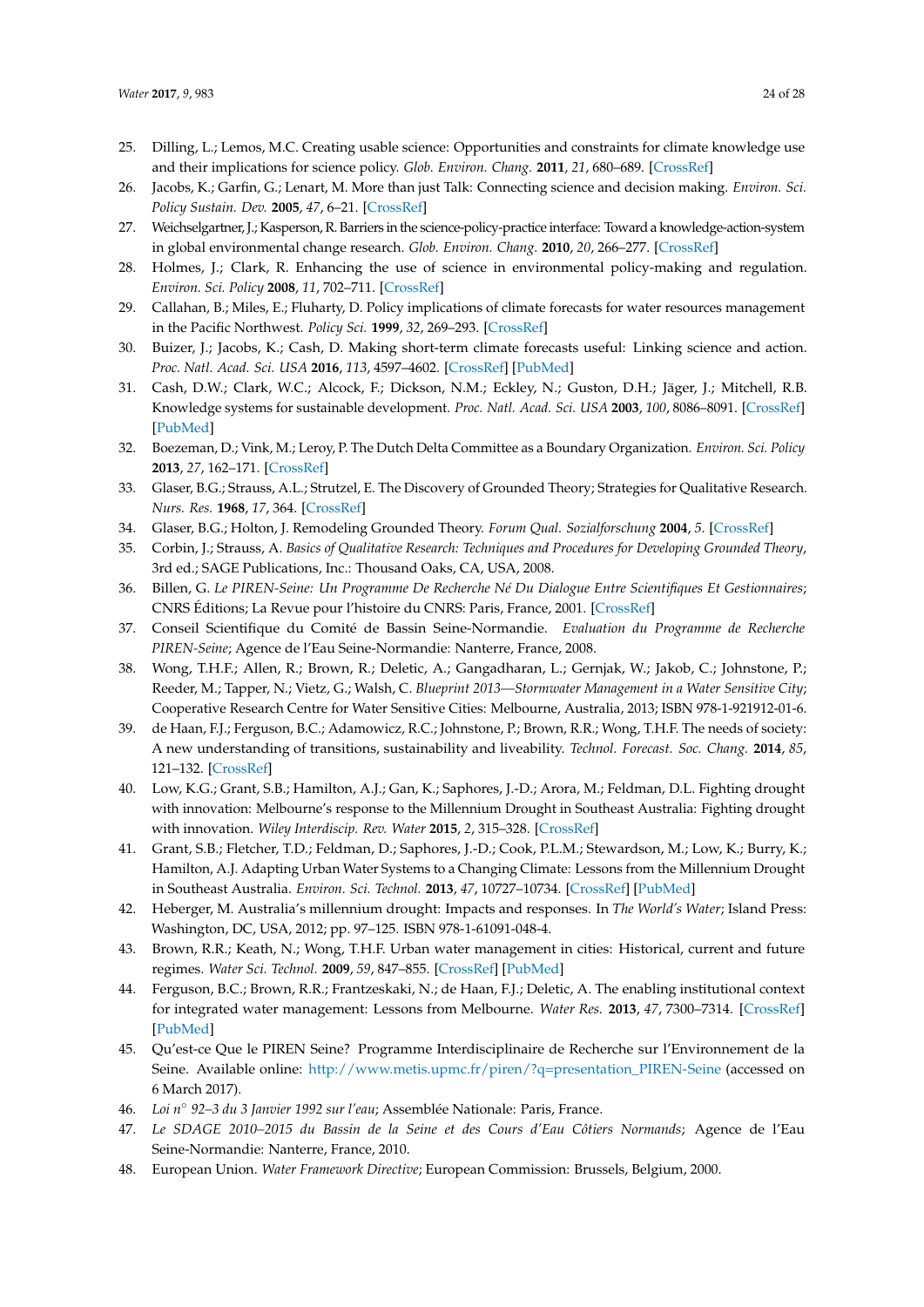- <span id="page-24-0"></span>49. Bach, P.M.; Rauch, W.; Mikkelsen, P.S.; McCarthy, D.T.; Deletic, A. A critical review of integrated urban water modelling—Urban drainage and beyond. *Environ. Model. Softw.* **2014**, *54*, 88–107. [\[CrossRef\]](http://dx.doi.org/10.1016/j.envsoft.2013.12.018)
- 50. Carre, C.; Haghe, J.P.; De Coninck, A.; Becu, N.; Deroubaix, J.; Pivano, C.; Flipo, N.; Le Pichon, C.; Tallec, G. How to integrate scientific models in order to switch from, flood control river management to multifunctional river management? *Int. J. River Basin Manag.* **2014**, *12*, 231–249. [\[CrossRef\]](http://dx.doi.org/10.1080/15715124.2014.885439)
- <span id="page-24-1"></span>51. Mouchel, J.-M. *Rapport de Synthèse 2007–2010—Introduction Générale*; PIREN-Seine: Paris, France, 2010.
- <span id="page-24-2"></span>52. Even, S.; Poulin, M.; Billen, G.; Garnier, J. *Modèles PROSE Et SENEQUE: Établissement De Versions De Référence Applicables Aux Études De Gestion*; PIREN-Seine: Paris, France, 1998.
- <span id="page-24-3"></span>53. Garnier, J.; Mouchel, J.-M. *Man and River Systems: The Functioning of River Systems at the Basin Scale*; Springer: Cham, The Netherlands, 1999; ISBN 978-94-017-2163-9.
- <span id="page-24-4"></span>54. Billen, G.; Garnier, J.; Mariotti, A. *Bilan Des Transferts D'azote Dans Le Bassin De La Seine: L'approche Du Modèle SENEQUE*; PIREN-Seine: Paris, France, 1998.
- <span id="page-24-5"></span>55. Ledoux, E. Modélisation Intégrée des Écoulements de Surface et des Écoulements Souterrains sur un Bassin Hydrologique. Doctoral Dissertation, Ecole des Mines, Paris, France, 1980.
- <span id="page-24-6"></span>56. Ledoux, E.; Girard, G.; de Marsily, G.; Villeneuve, J.P.; Deschenes, J. Spatially distributed modeling: Conceptual approach, coupling surface water and groundwater. In *Unsaturated Flow in Hydrologic Modeling*; Morel-Seytoux, H.J., Ed.; NATO ASI Series; Springer: Cham, The Netherlands, 1989; pp. 435–454. ISBN 978-94-010-7559-6.
- <span id="page-24-7"></span>57. Brisson, N.; Mary, B.; Ripoche, D.; Jeuffroy, M.H.; Ruget, F.; Nicoullaud, B.; Gate, P.; Devienne-Barret, F.; Antonioletti, R.; Durr, C.; et al. STICS: A generic model for the simulation of crops and their water and nitrogen balances. I. Theory and parameterization applied to wheat and corn. *Agron. Sustain. Dev.* **1998**, *18*, 36. [\[CrossRef\]](http://dx.doi.org/10.1051/agro:19980501)
- <span id="page-24-8"></span>58. Brisson, N.; Gary, C.; Justes, E.; Roche, R.; Mary, B.; Ripoche, D.; Zimmer, D.; Sierra, J.; Bertuzzi, P.; Burger, P.; et al. An overview of the crop model stics. *Eur. J. Agron.* **2003**, *18*, 309–332. [\[CrossRef\]](http://dx.doi.org/10.1016/S1161-0301(02)00110-7)
- <span id="page-24-9"></span>59. Bilen, G.; Garnier, J.; Mouchel, J.-M.; Silvestre, M. The Seine system: Introduction to a multidisciplinary approach of the functioning of a regional river system. *Sci. Total Environ.* **2007**, *375*, 1–12. [\[CrossRef\]](http://dx.doi.org/10.1016/j.scitotenv.2006.12.001) [\[PubMed\]](http://www.ncbi.nlm.nih.gov/pubmed/17250875)
- <span id="page-24-10"></span>60. Even, S. *Description Du Logiciel ProSe, Version 4.1—Logiciel De Simulation De L'hydrodynamique, Du Transport Et Du Fonctionnement Biochimique D'un Écosystème Fluvial*; PIREN-Seine: Paris, France, 2007.
- <span id="page-24-11"></span>61. Even, S.; Poulin, M.; Garnier, J.; Billen, G.; Servais, P.; Chesterikoff, A.; Coste, M. River ecosystem modelling: Application of the PROSE model to the Seine river (France). *Hydrobiologia* **1998**, *373*, 27–45. [\[CrossRef\]](http://dx.doi.org/10.1023/A:1017045522336)
- <span id="page-24-12"></span>62. Ruelland, D.; Billen, G. Riverstrahler, SENEQUE and SENECAM: Modelling tools for water resources management from regional to local scales. In Proceedings of the 6th International Conference of EWRA, France, Menton, 7–10 September 2005.
- <span id="page-24-13"></span>63. Thouvenot, M.; Billen, G.; Garnier, J. Denitrification in the Riverstrahler Model. In Proceedings of the Denitrification Modeling Workshop Agenda, New York, NY, USA, 28–30 November 2006.
- <span id="page-24-14"></span>64. Ruelland, D.; Billen, G.; Brunstein, D.; Garnier, J. SENEQUE: A multi-scaling GIS interface to the Riverstrahler model of the biogeochemical functioning of river systems. *Sci. Total Environ.* **2007**, *375*, 257–273. [\[CrossRef\]](http://dx.doi.org/10.1016/j.scitotenv.2006.12.014) [\[PubMed\]](http://www.ncbi.nlm.nih.gov/pubmed/17222448)
- <span id="page-24-15"></span>65. Ruelland, D.; Silvestre, M.; Thieu, V.; Billen, G. *Applicatif SENEQUE 3.4: Notice D'utilisation*; PIREN-Seine: Paris, France, 2007.
- <span id="page-24-16"></span>66. Thieu, V.; Billen, G.; Silvestre, M.; Garnier, J. *SENEQUE and Co: Développements Logiciels Et Améliorations Des Outils*; Rapport PIREN-Seine; PIREN-Seine: Paris, France, 2006.
- <span id="page-24-17"></span>67. Ledoux, E.; Gomez, E.; Monget, J.M.; Viavattene, C.; Viennot, P.; Ducharne, A.; Benoit, M.; Mignolet, C.; Schott, C.; Mary, B. Agriculture and groundwater nitrate contamination in the Seine basin. The STICS–MODCOU modelling chain. *Sci. Total Environ.* **2007**, *375*, 33–47. [\[CrossRef\]](http://dx.doi.org/10.1016/j.scitotenv.2006.12.002) [\[PubMed\]](http://www.ncbi.nlm.nih.gov/pubmed/17275068)
- <span id="page-24-18"></span>68. Viennot, P.; Ledoux, E. *Influence De L'augmentation Des Prélèvements Anthropiques En Formations Aquifères Sur Le Fonctionnement Hydrodynamique Du Bassin De La Seine*; PIREN-Seine: Paris, France, 2007.
- <span id="page-24-19"></span>69. Viennot, P.; Monget, J.-M.; Ledoux, E.; Schott, C. *Modélisation De La Pollution Nitrique Des Aquifères Du Bassin De La Seine: Intégration Des Bases De Données Actualisées Des Practiques Agricoles, Validation Des Simulations Sur La Période 1971–2004, Simulations Prospectives De Measures Agro-Environnementales*; PIREN-Seine: Paris, France, 2006.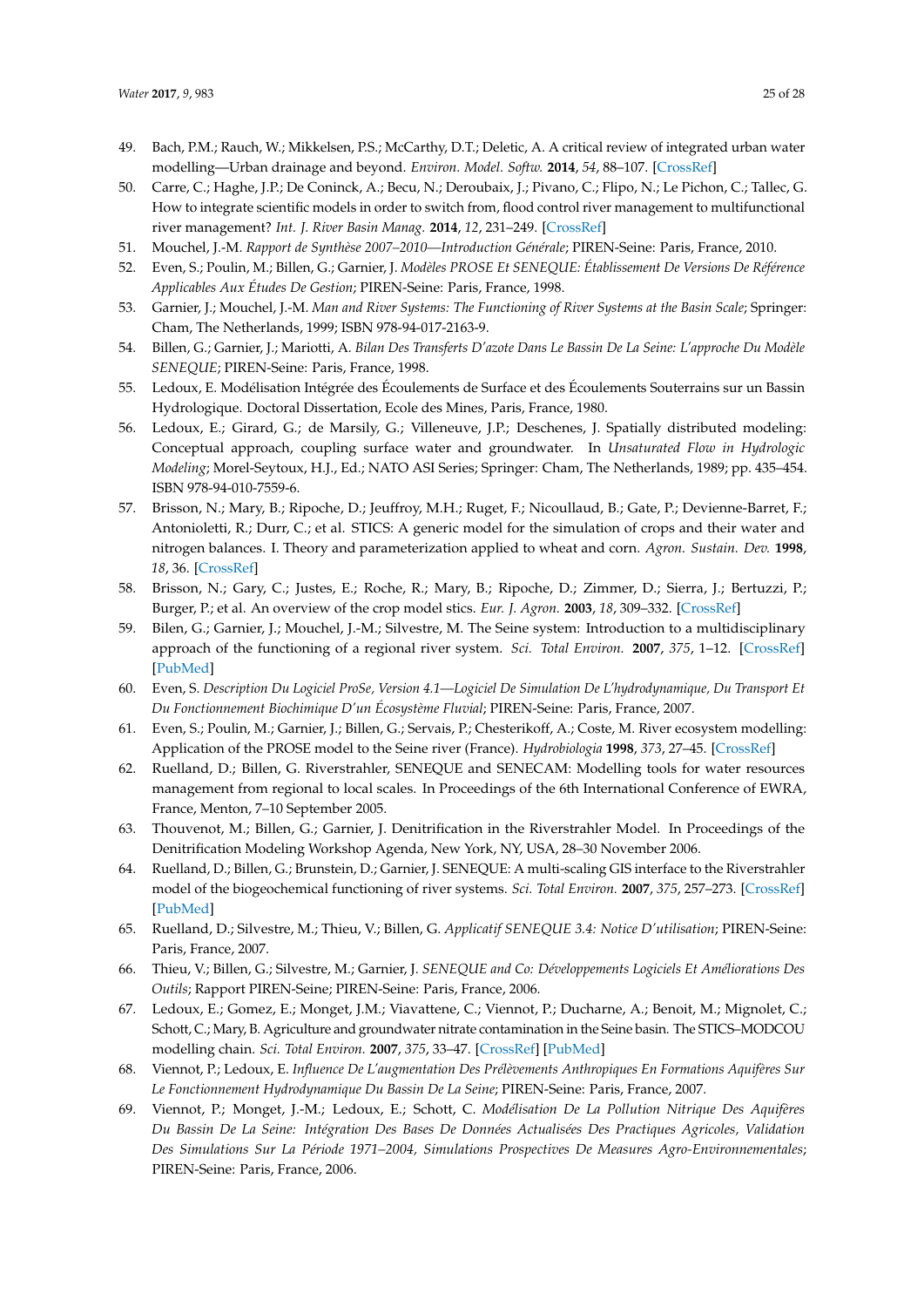- <span id="page-25-0"></span>70. Habets, F.; Flipo, N.; Goblet, P.; Ledoux, E.; Monteil, C.; Philippe, E.; Querel, W.; Saleh, F.; Souhar, O.; Stouls, A.; et al. *Le Développement Du Modèle Intégré Des Hydrosystèmes Eau-Dyssée*; PIREN-Seine: Paris, France, 2009.
- <span id="page-25-1"></span>71. Saleh, F.; Ducharne, A.; Oudin, L.; Flipo, N.; Ledoux, E. *Hydraulic Modeling of Flow, Water Levels and Inundations: Serein River Case Study*; PIREN-Seine: Paris, France, 2009.
- <span id="page-25-2"></span>72. Coucheney, E.; Buis, S.; Launay, M.; Constantin, J.; Mary, B.; García de Cortázar-Atauri, I.; Ripoche, D.; Beaudoin, N.; Ruget, F.; Andrianarisoa, K.S.; et al. Accuracy, robustness and behavior of the STICS soil–crop model for plant, water and nitrogen outputs: Evaluation over a wide range of agro-environmental conditions in France. *Environ. Model. Softw.* **2015**, *64*, 177–190. [\[CrossRef\]](http://dx.doi.org/10.1016/j.envsoft.2014.11.024)
- <span id="page-25-3"></span>73. Gomez, E.; Ledoux, E.; Mary, B. *La Démarche De Modélisation Régionale Des Écoulements D'eau, De La Production Et Du Transfert D'azote Sure Le Bassin De La Seine, Structure Du Modèle D'écoulement*; PIREN-Seine: Paris, France, 1998.
- <span id="page-25-4"></span>74. Gomez, E.; Ledoux, E.; Monget, J.-M.; De Marsily, G. Distributed surface-groundwater coupled model applied to climate or long term water management impacts at basin scale. *Eur. Water* **2003**, *1*, 3–8.
- <span id="page-25-5"></span>75. About the CRCWSC. CRC Water Sensitive Cities. Available online: [https://watersensitivecities.org.au/](https://watersensitivecities.org.au/about-the-crcwsc/) [about-the-crcwsc/](https://watersensitivecities.org.au/about-the-crcwsc/) (accessed on 2 August 2017).
- <span id="page-25-6"></span>76. Howe, C.; Mitchell, C. *Water Sensitive Cities*; International Water Association (IWA) Publishing: London, UK, 2011; ISBN 978-1-84339-364-1.
- <span id="page-25-7"></span>77. Wong, T.H.F.; Brown, R.R. The water sensitive city: Principles for practice. *Water Sci. Technol.* **2009**, *60*, 673–682. [\[CrossRef\]](http://dx.doi.org/10.2166/wst.2009.436) [\[PubMed\]](http://www.ncbi.nlm.nih.gov/pubmed/19657162)
- <span id="page-25-8"></span>78. Geiger, W.F. Sponge city and lid technology—Vision and tradition. *Landsc. Archit. Front.* **2015**, *3*, 10–22.
- 79. Li, X.; Li, J.; Fang, X.; Gong, Y.; Wang, W. Case studies of the sponge city program in China. In Proceedings of the World Environmental and Water Resources Congress 2016, West Palm Beach, FL, USA, 22–26 May 2016.
- <span id="page-25-9"></span>80. Xia, J.; Zhang, Y.; Xiong, L.; He, S.; Wang, L.; Yu, Z. Opportunities and challenges of the Sponge City construction related to urban water issues in China. *Sci. China Earth Sci.* **2017**, *60*, 652–658. [\[CrossRef\]](http://dx.doi.org/10.1007/s11430-016-0111-8)
- <span id="page-25-10"></span>81. Malekpour, S.; de Haan, F.J.; Brown, R.R. Marrying Exploratory Modelling to Strategic Planning: Towards Participatory Model Use. In Proceedings of the 20th International Congress on Modelling and Simulation (MODSIM2013), Adelaide, Australia, 1–6 December 2013.
- <span id="page-25-11"></span>82. Walker, W.E.; Haasnoot, M.; Kwakkel, J.H. Adapt or Perish: A Review of Planning Approaches for Adaptation under Deep Uncertainty. *Sustainability* **2013**, *5*, 955–979. [\[CrossRef\]](http://dx.doi.org/10.3390/su5030955)
- <span id="page-25-12"></span>83. Tewdwr-Jones, M.; Allmendinger, P. Deconstructing Communicative Rationality: A Critique of Habermasian Collaborative Planning. *Environ. Plan. A* **1998**, *30*, 1975–1989. [\[CrossRef\]](http://dx.doi.org/10.1068/a301975)
- <span id="page-25-13"></span>84. Klosterman, R.E. Planning Support Systems: A New Perspective on Computer-Aided Planning. *J. Plan. Educ. Res.* **1997**, *17*, 45–54. [\[CrossRef\]](http://dx.doi.org/10.1177/0739456X9701700105)
- <span id="page-25-14"></span>85. Wong, T.H.; Fletcher, T.D.; Duncan, H.P.; Coleman, J.R.; Jenkins, G.A. A model for urban Stormwater improvement: Conceptualization. In *Global Solutions for Urban Drainage*; American Society of Civil Engineers: Reston, VA, USA, 2002; pp. 1–14.
- <span id="page-25-15"></span>86. Rauch, W.; Urich, C.; Bach, P.M.; Rogers, B.C.; de Haan, F.J.; Brown, R.R.; Mair, M.; McCarthy, D.T.; Kleidorfer, M.; Sitzenfrei, R.; et al. Modelling transitions in urban water systems. *Water Res.* **2017**, *126*, 501–514. [\[CrossRef\]](http://dx.doi.org/10.1016/j.watres.2017.09.039) [\[PubMed\]](http://www.ncbi.nlm.nih.gov/pubmed/29031187)
- <span id="page-25-16"></span>87. Wong, T.H.F.; Fletcher, T.D.; Duncan, H.P.; Jenkins, G.A. Modelling Urban Stormwater Treatment—A Unified Approach. *Ecol. Eng.* **2006**, *27*, 58–70. [\[CrossRef\]](http://dx.doi.org/10.1016/j.ecoleng.2005.10.014)
- <span id="page-25-17"></span>88. eWater Water Quality Objectives—MUSIC Version 6 Documentation and Help—eWater Wiki. Available online: <https://wiki.ewater.org.au/display/MD6/Water+Quality+Objectives> (accessed on 16 May 2017).
- <span id="page-25-18"></span>89. *eWater Annual Report 2011–12*; eWater: Canberra, Australia, 2012.
- <span id="page-25-19"></span>90. Water sensitive cities modelling toolkit-CRC for Water sensitive cities. Available online: [https:](https://watersensitivecities.org.au/wp-content/uploads/2017/06/Fact-Sheet_Water-Sensitive-Cities-modelling-toolkit_Project-D1.5_V3.pdf) [//watersensitivecities.org.au/wp-content/uploads/2017/06/Fact-Sheet\\_Water-Sensitive-Cities-modelling](https://watersensitivecities.org.au/wp-content/uploads/2017/06/Fact-Sheet_Water-Sensitive-Cities-modelling-toolkit_Project-D1.5_V3.pdf)[toolkit\\_Project-D1.5\\_V3.pdf](https://watersensitivecities.org.au/wp-content/uploads/2017/06/Fact-Sheet_Water-Sensitive-Cities-modelling-toolkit_Project-D1.5_V3.pdf) (accessed on 2 August 2017).
- <span id="page-25-20"></span>91. Fletcher, T.D.; Walsh, C.J.; Bos, D.; Nemes, V.; RossRakesh, S.; Prosser, T.; Hatt, B.; Birch, R. Restoration of stormwater retention capacity at the allotment-scale through a novel economic instrument. *Water Sci. Technol.* **2011**, *64*, 494–502. [\[CrossRef\]](http://dx.doi.org/10.2166/wst.2011.184) [\[PubMed\]](http://www.ncbi.nlm.nih.gov/pubmed/22097025)
- 92. Fletcher, T.D.; Mitchell, V.G.; Deletic, A.; Ladson, T.R.; Séven, A. Is stormwater harvesting beneficial to urban waterway environmental flows? *Water Sci. Technol.* **2007**, *55*, 265–272. [\[CrossRef\]](http://dx.doi.org/10.2166/wst.2007.117) [\[PubMed\]](http://www.ncbi.nlm.nih.gov/pubmed/17425094)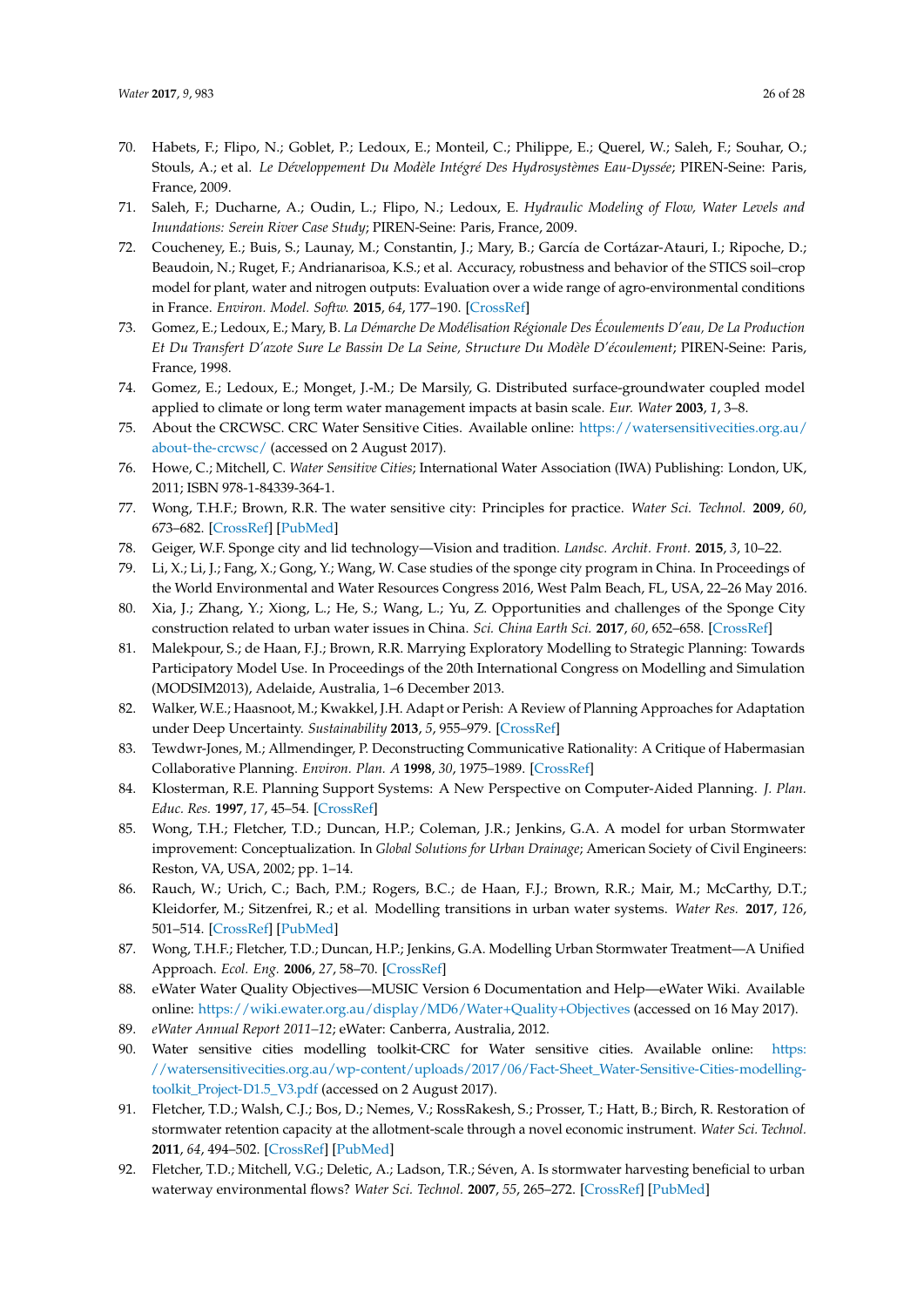- 93. Walsh, C.J.; Fletcher, T.D.; Bos, D.; RossRakesh, S.; Nemes, V.; Edwards, C.; O'Keefe, A. *Little Stringybark Creek: Environmental Benefit Calculator Technical Notes*; Melbourne Water; Department of Water and Environment, University of Melbourne: Melbourne, Australia, 2012.
- <span id="page-26-0"></span>94. Walsh, C.J.; Fletcher, T.D.; Ladson, A.R. Stream restoration in urban catchments through redesigning stormwater systems: Looking to the catchment to save the stream. *J. N. Am. Benthol. Soc.* **2005**, *24*, 690–705. [\[CrossRef\]](http://dx.doi.org/10.1899/04-020.1)
- <span id="page-26-1"></span>95. Brookes, K.; Wong, T.H.F. The adequacy of stream erosion index as an alternate indicator of geomorphic stability in urban waterways. In Proceedings of the 6th Water Sensitive Urban Design Conference and Hydropolis, Perth, Australia, 5–8 May 2009.
- <span id="page-26-2"></span>96. Coutts, A.; Harris, R. *A Multi-Scale Assessment of Urban Heating in Melbourne during an Extreme Heat Event: Policy Approaches for Adaptation*; Monash University: Clayton, Australia, 2013.
- <span id="page-26-3"></span>97. Raut, B.; de la Fuente, L.; Seed, A.; Jakob, C.; Reeder, M. Application of a space-time stochastic model for downscaling future rainfall projections. In *Hydrology and Water Resources Symposium*; Engineers Australia: Barton, Australia, 2012; pp. 579–586.
- <span id="page-26-4"></span>98. Zhang, K.; Manuelpillai, D.; Raut, B.; Jakob, C.; Reeder, M.; Deletic, A.; Bach, P.M. Impact of future rainfall projections from ensemble GCMs on stormwater management. In Proceedings of the 14th International Conference on Urban Drainage (14ICUD), Prague, Czech Republic, 10–15 September 2017.
- <span id="page-26-5"></span>99. Rauch, W.; Bach, P.M.; Brown, R.; Rogers, B.; de Haan, F.J.; McCarthy, D.T.; Kleidorfer, M.; Mair, M.; Sitzenfrei, R.; Urich, C.; et al. Enabling change: Institutional adaptation. In *Climate Change, Water Supply and Sanitation*; IWA Publishing: London, UK, 2015.
- <span id="page-26-6"></span>100. Urich, C.; Bach, P.; Sitzenfrei, R.; Kleidorfer, M.; Mccarthy, D.; Deletic, A.; Rauch, W. Modelling cities and water infrastructure dynamics. *Proc. Inst. Civ. Eng. Eng. Sustain.* **2013**, *166*, 301–308. [\[CrossRef\]](http://dx.doi.org/10.1680/ensu.12.00037)
- <span id="page-26-7"></span>101. de Haan, F.J.; Rogers, B.C.; Brown, R.R.; Deletic, A. Many roads to Rome: The emergence of pathways from patterns of change through exploratory modelling of sustainability transitions. *Environ. Model. Softw.* **2016**, *85*, 279–292. [\[CrossRef\]](http://dx.doi.org/10.1016/j.envsoft.2016.05.019)
- <span id="page-26-8"></span>102. Urich, C.; Rauch, W. Exploring critical pathways for urban water management to identify robust strategies under deep uncertainties. *Water Res.* **2014**, *66*, 374–389. [\[CrossRef\]](http://dx.doi.org/10.1016/j.watres.2014.08.020) [\[PubMed\]](http://www.ncbi.nlm.nih.gov/pubmed/25240118)
- <span id="page-26-9"></span>103. Rossman, L.A. *EPANET 2 User Manual*; US Environmental Protection Agency: Cincinnati, OH, USA, 2000.
- <span id="page-26-10"></span>104. Rossman, L.A. *Storm Water Management Model—User's Manual*; Version 5.1; US Environmental Protection Agency: Cincinnati, OH, USA, 2004.
- <span id="page-26-11"></span>105. Löwe, R.; Urich, C.; Domingo, N.S.; Mark, O.; Deletic, A.; Arnbjerg-Nielsen, K. Assessment of urban pluvial flood risk and efficiency of adaptation options through simulations—A new generation of urban planning tools. *J. Hydrol.* **2017**, *550*, 355–367. [\[CrossRef\]](http://dx.doi.org/10.1016/j.jhydrol.2017.05.009)
- <span id="page-26-12"></span>106. Chesterfield, C.; Urich, C.; Beck, L.; Berge, K.; Charette-Castonguay, A.; Brown, R.; Dunn, G.; De Haan, F.; Lloyd, S.; Rogers, B. A Water Sensitive Cities Index—Benchmarking cities in developed and developing countries. In Proceedings of the International Low Impact Development Conference, Beijing, China, 26–29 June 2016.
- <span id="page-26-13"></span>107. Vogel, C.; Moser, S.C.; Kasperson, R.E.; Dabelko, G.D. Linking vulnerability, adaptation and resilience science to practice: Pathways, players and partnerships. *Glob. Environ. Chang.* **2007**, *17*, 349–364. [\[CrossRef\]](http://dx.doi.org/10.1016/j.gloenvcha.2007.05.002)
- <span id="page-26-14"></span>108. Baker, R.; McKenzie, N. Troubled Waters: What is the Office of Living Victoria up to? *The Age*, 28 February 2014.
- <span id="page-26-15"></span>109. Department of Environment and Resource Management (DERM). *Urban Stormwater Quality Planning Guidlines 2010*; Queensland Government: Brisbane, Australia, 2010.
- <span id="page-26-16"></span>110. Department of Environment, Land, Water and Planning (DELWP). *Victoria Planning Provisions*; Department of Environment, Land, Water and Planning: Melbourne, Australia, 2017.
- <span id="page-26-17"></span>111. Evolving Water Management—eWater. Available online: <http://ewater.org.au/> (accessed on 24 November 2017).
- <span id="page-26-18"></span>112. Argent, R.M. An overview of model integration for environmental applications—Components, frameworks and semantics. *Environ. Model. Softw.* **2004**, *19*, 219–234. [\[CrossRef\]](http://dx.doi.org/10.1016/S1364-8152(03)00150-6)
- <span id="page-26-19"></span>113. Nilsson, M.; Jordan, A.; Turnpenny, J.; Hertin, J.; Nykvist, B.; Russel, D. The use and non-use of policy appraisal tools in public policy making: An analysis of three European countries and the European Union. *Policy Sci.* **2008**, *41*, 335–355. [\[CrossRef\]](http://dx.doi.org/10.1007/s11077-008-9071-1)
- <span id="page-26-20"></span>114. Fletcher, T.D.; Andrieu, H.; Hamel, P. Understanding, management and modelling of urban hydrology and its consequences for receiving waters: A state of the art. *Adv. Water Resour.* **2013**, *51*, 261–279. [\[CrossRef\]](http://dx.doi.org/10.1016/j.advwatres.2012.09.001)